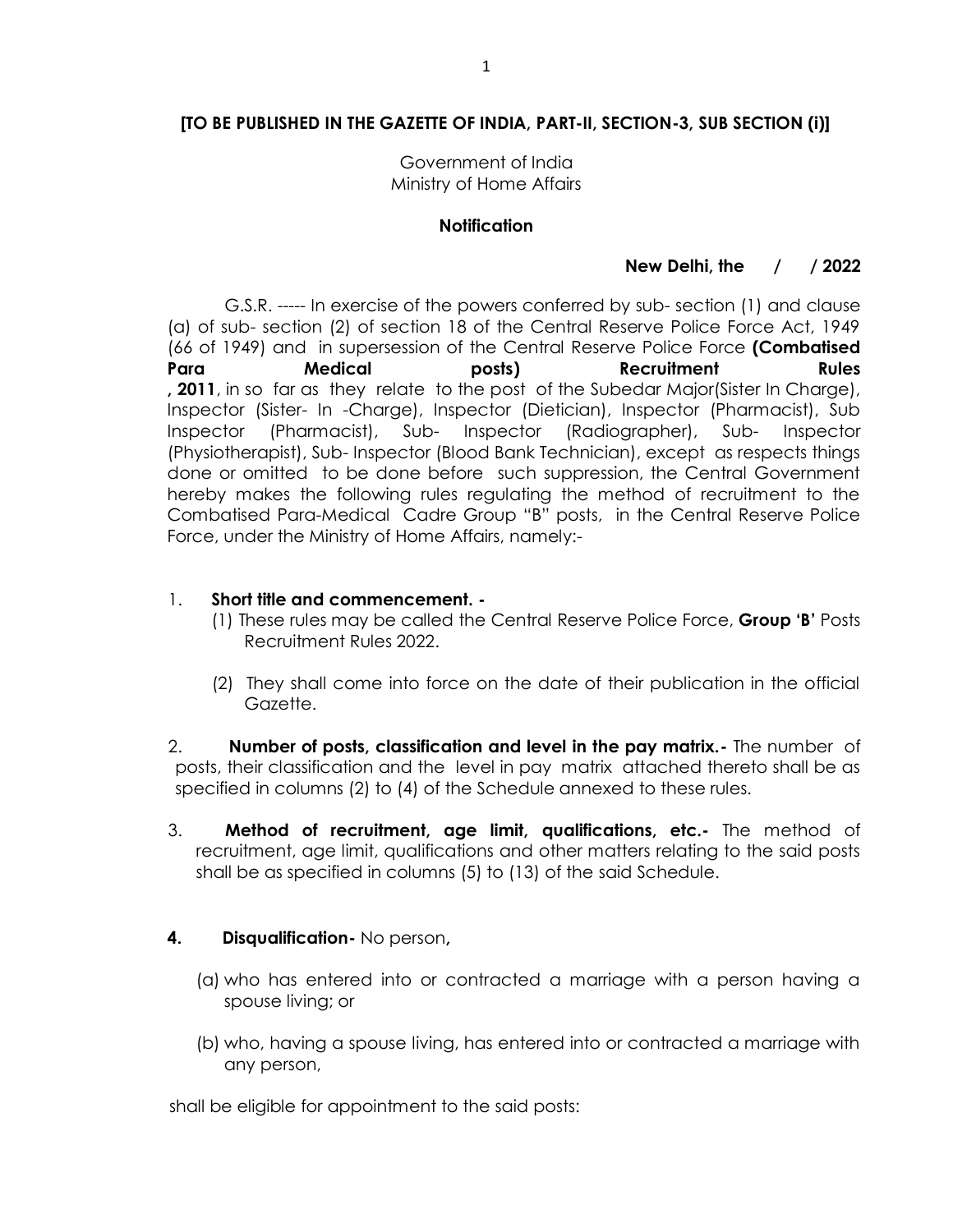Provided that the Central Government may, if satisfied that such marriage is permissible under the personal law applicable to such person and the other party to the marriage and that there are other grounds for so doing, exempt any person from the operation of this rule.

**5.** Power to relax.- Where the Central Government is of the opinion that it is necessary or expedient so to do, it may, by order, for reasons to be recorded in writing, relax any of the provisions of these rules with respect of any class or category of person.

**6. Saving.-** Nothing in these rules shall affect reservation, relaxation of age limit and other concessions required to be provided for the Scheduled Castes, the Scheduled Tribes, Ex-servicemen and other special categories of persons in accordance with the orders issued by the Central Government from time to time in this regard.

**7**. **Medical fitness for promotion**. - For combatised staff promotion from one post to another in any grade or rank or post included in the Schedule, individual shall be required to confirm to medical category shape-I as prescribed by the Government.

| Name of post                            | <b>Number of post</b>                                                      | Classification.                                                                        | Level in the pay<br>matrix.                                                                                                             | Whether<br>selection<br><b>or</b><br>non-<br>selection<br>post. |
|-----------------------------------------|----------------------------------------------------------------------------|----------------------------------------------------------------------------------------|-----------------------------------------------------------------------------------------------------------------------------------------|-----------------------------------------------------------------|
| (1)                                     | (2)                                                                        | (3)                                                                                    | (4)                                                                                                                                     | (5)                                                             |
| 1. Subedar Major<br>(Sister-in-charge). | 52 * (2022)<br>*Subject<br>to<br>variation<br>dependent<br>on<br>workload. | General<br>Central<br>Service,<br>Non-<br>Ministerial<br>Non-<br>Gazetted<br>Group 'B' | 8                                                                                                                                       | Selection.                                                      |
| limit<br>for<br>Age<br>direct recruits  | <b>Educational</b><br>qualifications<br>direct recruits                    | other<br>and<br>for<br>required                                                        | Whether<br>age<br>and educational<br>qualifications<br>prescribed<br>for<br>direct<br>recruits<br>will apply in the<br>case of promotes | <b>Period</b><br>of<br>probation, if<br>any                     |
| (6)                                     | (7)                                                                        |                                                                                        | (8)                                                                                                                                     | (9)                                                             |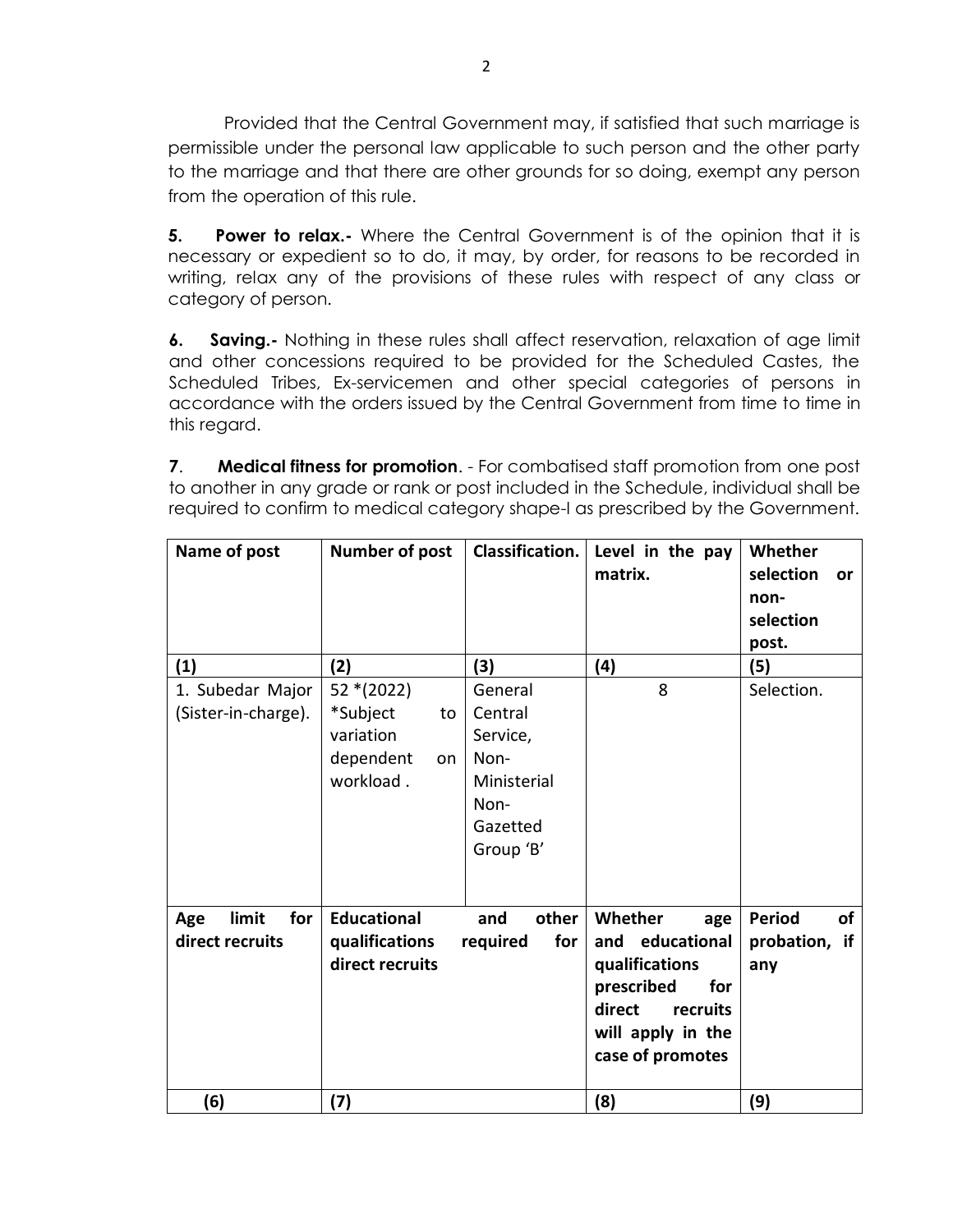| Not applicable.                                                                                                                                                                                                          | Not applicable.                                                                                                                                                                                                                                                                                                                                                                                                                                                                                                                                                                                                                                                                                                                                                                                                                                                     | Not applicable.                                                                                                                                                                                                                                                                                                                                              | Not<br>applicable.                                                                                                                                             |
|--------------------------------------------------------------------------------------------------------------------------------------------------------------------------------------------------------------------------|---------------------------------------------------------------------------------------------------------------------------------------------------------------------------------------------------------------------------------------------------------------------------------------------------------------------------------------------------------------------------------------------------------------------------------------------------------------------------------------------------------------------------------------------------------------------------------------------------------------------------------------------------------------------------------------------------------------------------------------------------------------------------------------------------------------------------------------------------------------------|--------------------------------------------------------------------------------------------------------------------------------------------------------------------------------------------------------------------------------------------------------------------------------------------------------------------------------------------------------------|----------------------------------------------------------------------------------------------------------------------------------------------------------------|
| <b>Method</b><br>οf<br>recruitment:-<br>Whether<br>by<br>direct<br>recruitment or by<br>promotion or by<br>deputation<br>or<br>absorption<br>and<br>percentage of the<br>vacancies to be<br>filled by various<br>methods | <b>of</b><br>recruitment<br>In.<br>case<br>by<br>promotion or deputation<br>or<br>absorption, grade from which<br>promotion or deputation<br><b>or</b><br>absorption to be made.                                                                                                                                                                                                                                                                                                                                                                                                                                                                                                                                                                                                                                                                                    | If a Departmental<br>Promotion<br><b>Committee</b><br>exists, what is its<br>composition                                                                                                                                                                                                                                                                     | <b>Circumstanc</b><br>es in which<br><b>Union Public</b><br><b>Service</b><br><b>Commission</b><br>to<br>is.<br>be<br>consulted<br>in<br>making<br>recruitment |
| (10)                                                                                                                                                                                                                     | (11)                                                                                                                                                                                                                                                                                                                                                                                                                                                                                                                                                                                                                                                                                                                                                                                                                                                                | (12)                                                                                                                                                                                                                                                                                                                                                         | (13)                                                                                                                                                           |
| promotion<br>By<br>failing which by<br>deputation<br>(Including short-<br>term contract).                                                                                                                                | Promotion: - Promotion from<br>amongst Inspector (Sister- In -<br>Charge) who have rendered<br>not less than two years regular<br>their<br>service<br>in<br>respective<br>grade(s) in the central reserve<br>police force.<br>Note:- Where Juniors who have<br>completed their qualifying or<br>eligibility service are<br>being<br>considered for promotion, their<br>also<br>seniors<br>would<br>be<br>considered provided they are   Commandant or<br>not short of the requisite<br>qualifying or eligibility service<br>by more than one year and have<br>successfully completed<br>their<br>probation period, if prescribed.<br><b>On Deputation (Including short-</b><br>term contract):-<br>Persons holding equivalent or<br>analogous posts in Central Govt.<br>or State Govt. or Autonomous<br>bodies and possessing<br>the<br>following qualifications: - | <b>Medical</b><br>1<br>superintendent/<br>IG<br>Med.<br>Composite<br>Hospital, CRPF -<br>Chairman<br>Chief Medical<br>$\overline{2}$<br>Officer<br>(SG)<br>Comdt., CRPF ---<br>--Member<br>3 Senior Medical<br>Officer/Deputy<br>Medical<br>Officer/Assistant<br>Commandant<br>CRPF----Member<br>4.Subedar Major<br>(Sister in Charge)<br><b>CRPF-Member</b> | <b>Not</b><br>applicable                                                                                                                                       |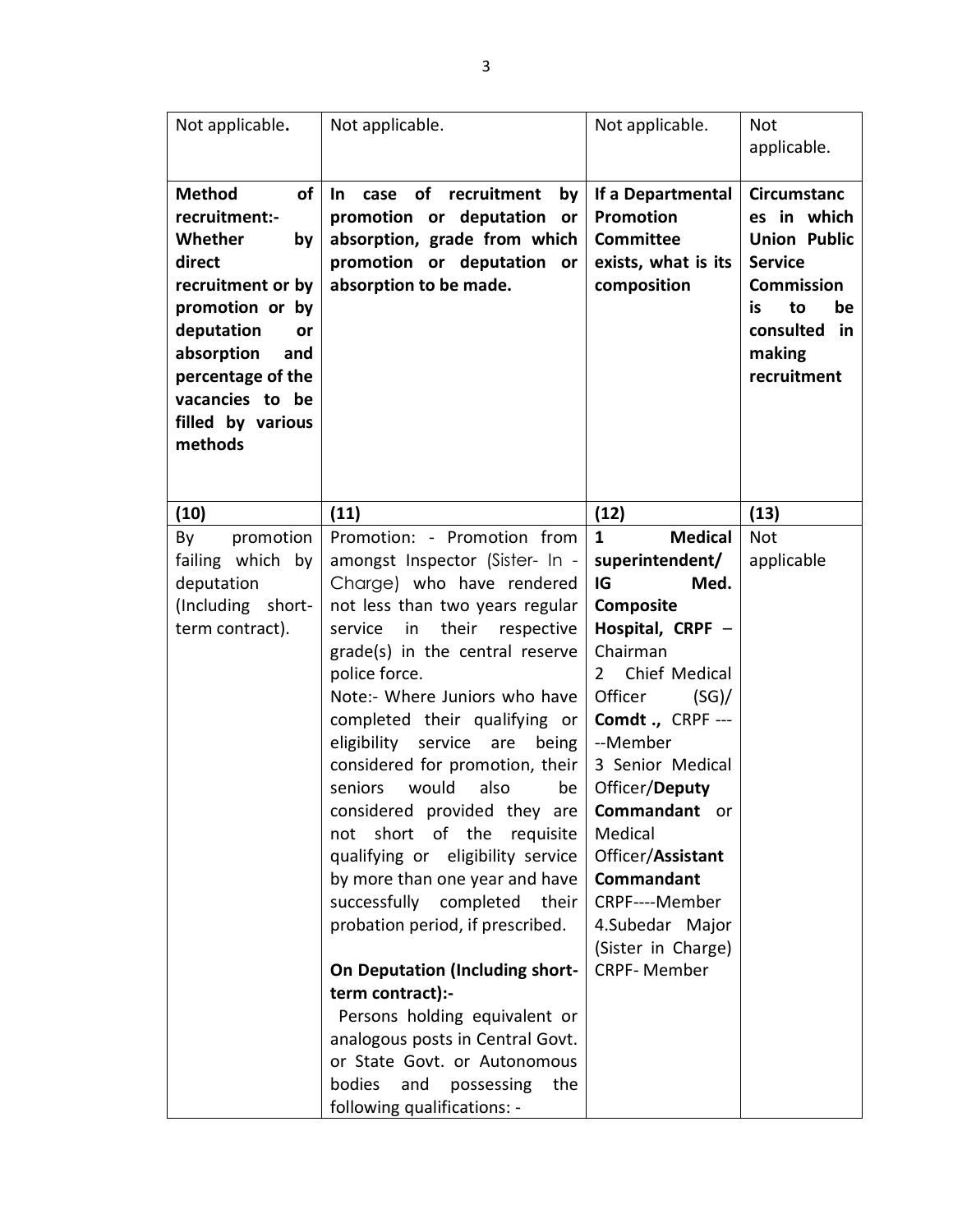|              | $(1)$ Intermediate or $10+2$<br>equivalent and<br>passed the examination held by<br>the Nursing Council with 3 &<br>half years course in General<br>Nursing and Mid-wifery; and                                                                                                        | or<br>must<br>have                      |                             |                                                      |
|--------------|----------------------------------------------------------------------------------------------------------------------------------------------------------------------------------------------------------------------------------------------------------------------------------------|-----------------------------------------|-----------------------------|------------------------------------------------------|
|              | (2)<br>Central or State Nursing council<br>as a General Nurse and Mid-<br>wife.                                                                                                                                                                                                        | Must be registered with                 |                             |                                                      |
|              | The departmental officers in the<br>feeder category who are in the<br>direct line of promotion shall<br>not be eligible for consideration                                                                                                                                              |                                         |                             |                                                      |
|              | for appointment on deputation.                                                                                                                                                                                                                                                         |                                         |                             |                                                      |
|              | Similarly, deputationists shall<br>not be eligible for consideration<br>for appointment by promotion.                                                                                                                                                                                  |                                         |                             |                                                      |
|              | (Period of deputation including<br>the period of deputation in<br>another ex-cadre post<br>held<br>immediately preceding<br>his<br>appointment in the same or<br>some other organisation<br>or<br>department of the Central<br>Government shall ordinarily not<br>exceed three years). |                                         |                             |                                                      |
| Name of post | <b>Number of post</b>                                                                                                                                                                                                                                                                  | <b>Classification</b>                   | Level in the pay<br>matrix. | Whether<br>selection<br>or<br>non selection<br>post. |
| (1)          | (2)                                                                                                                                                                                                                                                                                    | (3)                                     | (4)                         | (5)                                                  |
| 2. Inspector | 86 * (2022)                                                                                                                                                                                                                                                                            | General                                 | 7                           | Selection.                                           |
| (Sister-In-  | $\ast$<br>Subject<br>to                                                                                                                                                                                                                                                                | Central                                 |                             |                                                      |
| Charge)*     | variation                                                                                                                                                                                                                                                                              | Service,                                |                             |                                                      |
|              | dependent<br>on<br>workload.                                                                                                                                                                                                                                                           | Non-<br>Ministerial<br>Non-<br>Gazetted |                             |                                                      |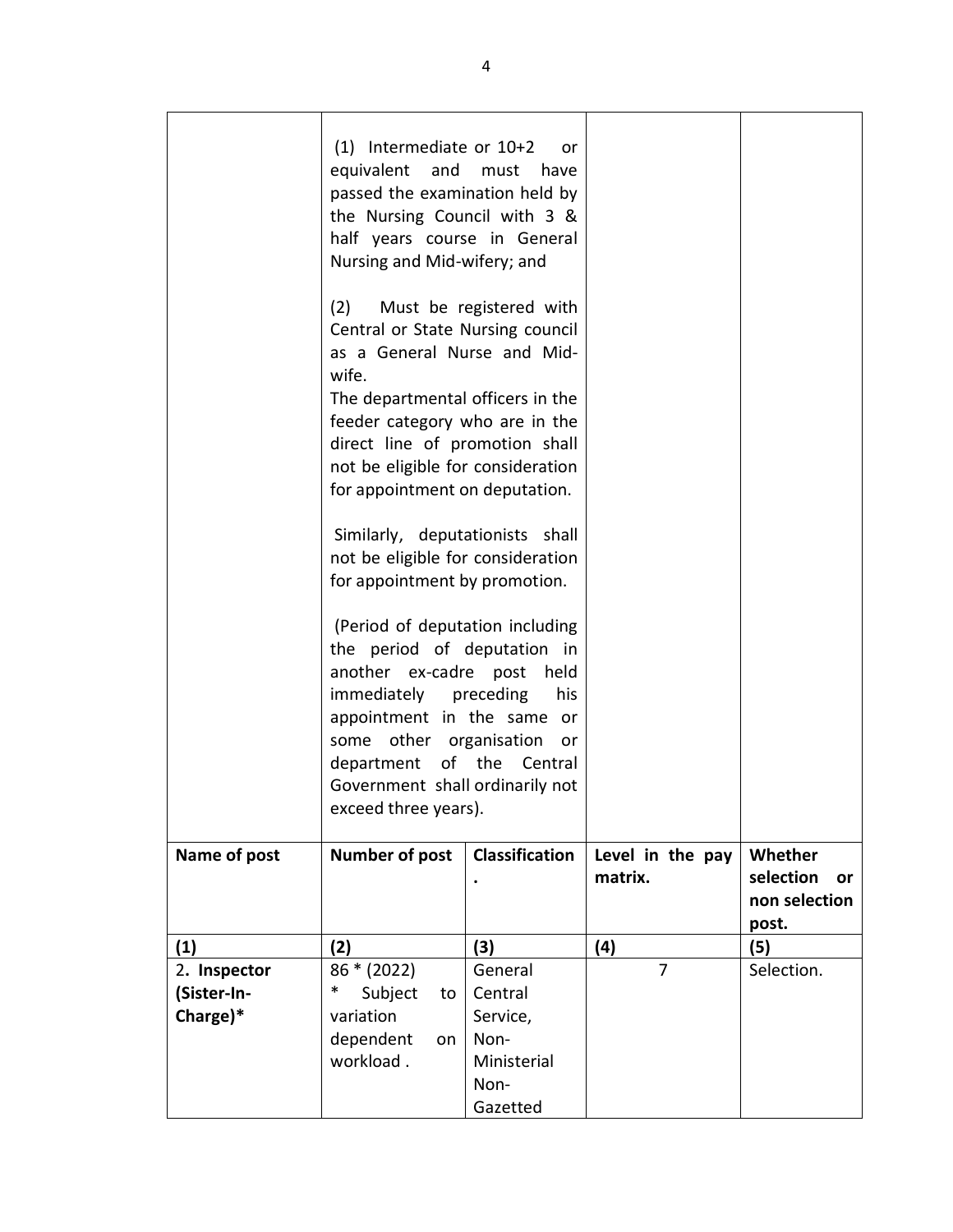|                            | Group 'B'                                                           |                                |                     |
|----------------------------|---------------------------------------------------------------------|--------------------------------|---------------------|
| limit<br>for<br>Age        | <b>Educational</b><br>and<br>other                                  | Whether<br>age                 | of<br><b>Period</b> |
| direct recruits            | qualifications<br>required<br>for                                   | educational<br>and             | probation, if       |
|                            | direct recruits                                                     | qualifications                 | any                 |
|                            |                                                                     | prescribed<br>for              |                     |
|                            |                                                                     | direct<br>recruits             |                     |
|                            |                                                                     | will apply in the              |                     |
|                            |                                                                     | case of promotes               |                     |
|                            |                                                                     |                                |                     |
| (6)                        | (7)                                                                 | (8)                            | (9)                 |
| Not applicable             | Not applicable                                                      | Not applicable                 | Not                 |
|                            |                                                                     |                                | applicable.         |
| <b>Method</b><br><b>of</b> | recruitment<br>$\ln$<br><b>of</b><br>case<br>by                     | If a Departmental              | <b>Circumstanc</b>  |
| recruitment:-              | promotion or deputation<br>or                                       | <b>Promotion</b>               | es in which         |
| Whether<br>by              | absorption, grade from which                                        | <b>Committee</b>               | <b>Union Public</b> |
| direct                     | promotion or deputation<br>or                                       | exists, what is its            | <b>Service</b>      |
| recruitment or by          | absorption to be made.                                              | composition                    | <b>Commission</b>   |
| promotion or by            |                                                                     |                                | be<br>to<br>is      |
| deputation<br>or           |                                                                     |                                | consulted<br>in     |
| absorption<br>and          |                                                                     |                                | making              |
| percentage of the          |                                                                     |                                | recruitment         |
| vacancies to be            |                                                                     |                                |                     |
| filled by various          |                                                                     |                                |                     |
| methods                    |                                                                     |                                |                     |
| (10)                       | (11)                                                                | (12)                           | (13)                |
| promotion,<br>By           | Promotion: - Promotion from                                         | $\mathbf{1}$<br><b>Medical</b> | <b>Not</b>          |
| failing which by           | amongst Sub Inspector (Staff                                        | superintendent/                | applicable.         |
| deputation.                | Nurse) who have rendered not                                        | IG<br>Med.                     |                     |
| (including<br>short-       | less than five years regular                                        | Composite                      |                     |
| term contract).            | in their<br>service<br>respective                                   | Hospital, CRPF -<br>Chairman   |                     |
|                            | grade(s) in the central reserve                                     | Chief Medical                  |                     |
|                            | police force.                                                       | $\overline{2}$<br>Officer      |                     |
|                            | Note :- Where Juniors who have                                      | (SG)/Comdt.,                   |                     |
|                            | completed their qualifying or                                       | CRPF -----Member               |                     |
|                            |                                                                     | 3 Senior Medical               |                     |
|                            |                                                                     |                                |                     |
|                            | eligibility<br>service<br>being<br>are                              |                                |                     |
|                            | considered for promotion, their                                     | Officer/Deputy                 |                     |
|                            | seniors<br>would<br>also<br>be                                      | Commandant or                  |                     |
|                            | considered provided they are                                        | Medical                        |                     |
|                            | short of the<br>requisite<br>not                                    | Officer/Assistant              |                     |
|                            | qualifying or eligibility service by<br>more than one year and have | Commandant<br>CRPF----Member   |                     |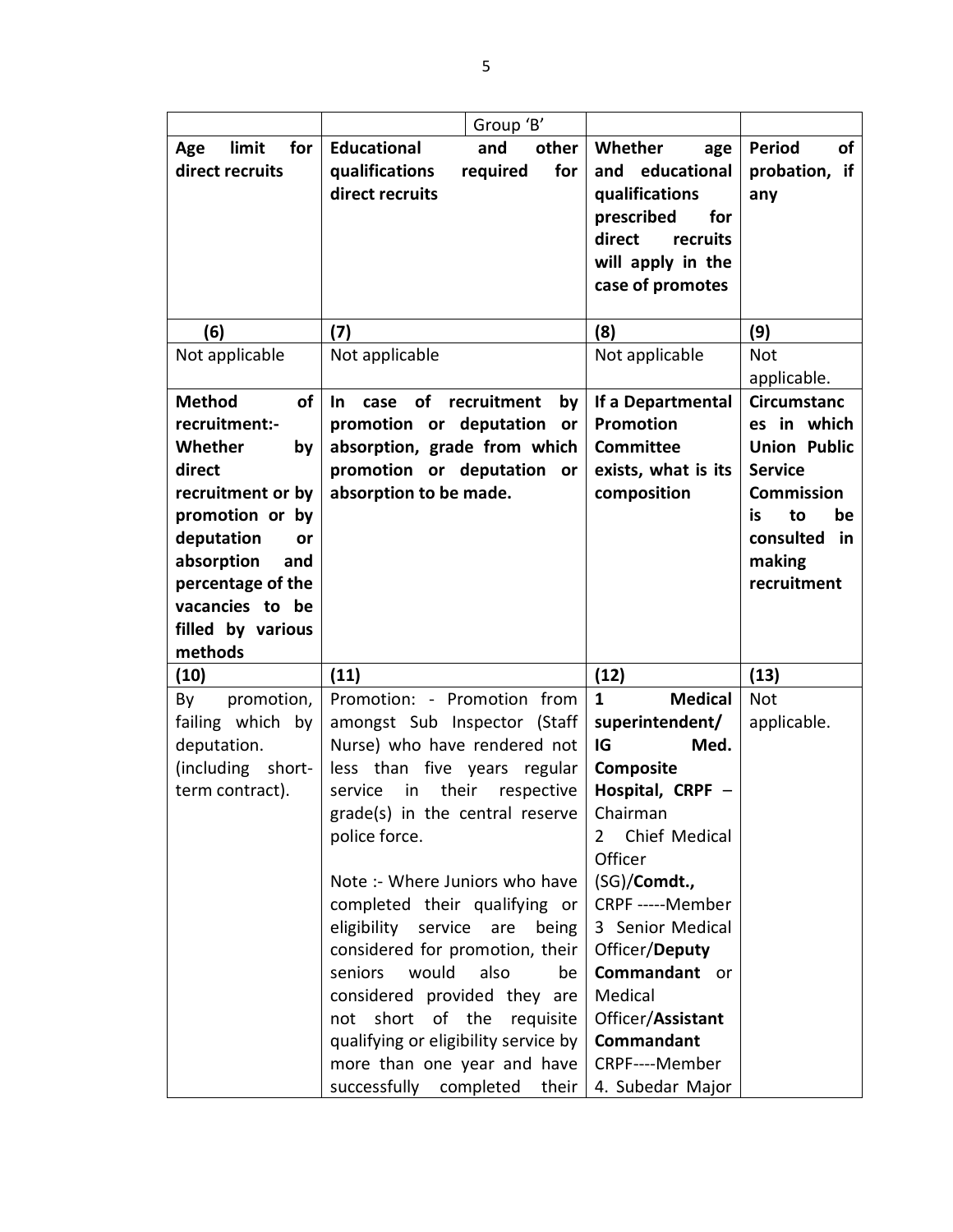|              | probation period, if prescribed.           |                         | (Sister in Charge) |                 |
|--------------|--------------------------------------------|-------------------------|--------------------|-----------------|
|              | Deputation (Including short-               |                         | <b>CRPF-Member</b> |                 |
|              | term contract):-                           |                         |                    |                 |
|              | Persons holding equivalent or              |                         |                    |                 |
|              | analogous posts in Central Govt.           |                         |                    |                 |
|              | or State Govt. or Autonomous               |                         |                    |                 |
|              | bodies and possessing                      | the                     |                    |                 |
|              | following qualifications                   | with                    |                    |                 |
|              | experience:                                |                         |                    |                 |
|              | (1)                                        | Intermediate or 10+2 or |                    |                 |
|              | equivalent and must                        | have                    |                    |                 |
|              | passed the examination held by             |                         |                    |                 |
|              | the nursing council with 3 & $\frac{1}{2}$ |                         |                    |                 |
|              | years course in General Nurse              |                         |                    |                 |
|              | and Mid-Wife.                              |                         |                    |                 |
|              | (2) Must be registered with                |                         |                    |                 |
|              | Central or State Nursing council           |                         |                    |                 |
|              | as a General Nurse and Mid-                |                         |                    |                 |
|              | wife.                                      |                         |                    |                 |
|              |                                            |                         |                    |                 |
|              | The departmental officers in the           |                         |                    |                 |
|              | feeder category who are in the             |                         |                    |                 |
|              | direct line of promotion shall             |                         |                    |                 |
|              | not be eligible for consideration          |                         |                    |                 |
|              | for appointment on deputation.             |                         |                    |                 |
|              | Similarly, deputationists shall            |                         |                    |                 |
|              | not be eligible for consideration          |                         |                    |                 |
|              | for appointment by promotion.              |                         |                    |                 |
|              | (Period of deputation including            |                         |                    |                 |
|              | the period of deputation in                |                         |                    |                 |
|              | another ex-cadre post                      | held                    |                    |                 |
|              | immediately preceding                      | his                     |                    |                 |
|              | appointment in the same or                 |                         |                    |                 |
|              | some other organisation                    | or                      |                    |                 |
|              | department of the Central Govt,            |                         |                    |                 |
|              | shall                                      | ordinarily not exceed   |                    |                 |
|              | three years).                              |                         |                    |                 |
| Name of post | <b>Number of post</b>                      | <b>Classification</b>   | Level in the pay   | Whether         |
|              |                                            |                         | matrix.            | selection<br>or |
|              |                                            |                         |                    | non selection   |
|              |                                            |                         |                    | post.           |
| (1)          | (2)                                        | (3)                     | (4)                | (5)             |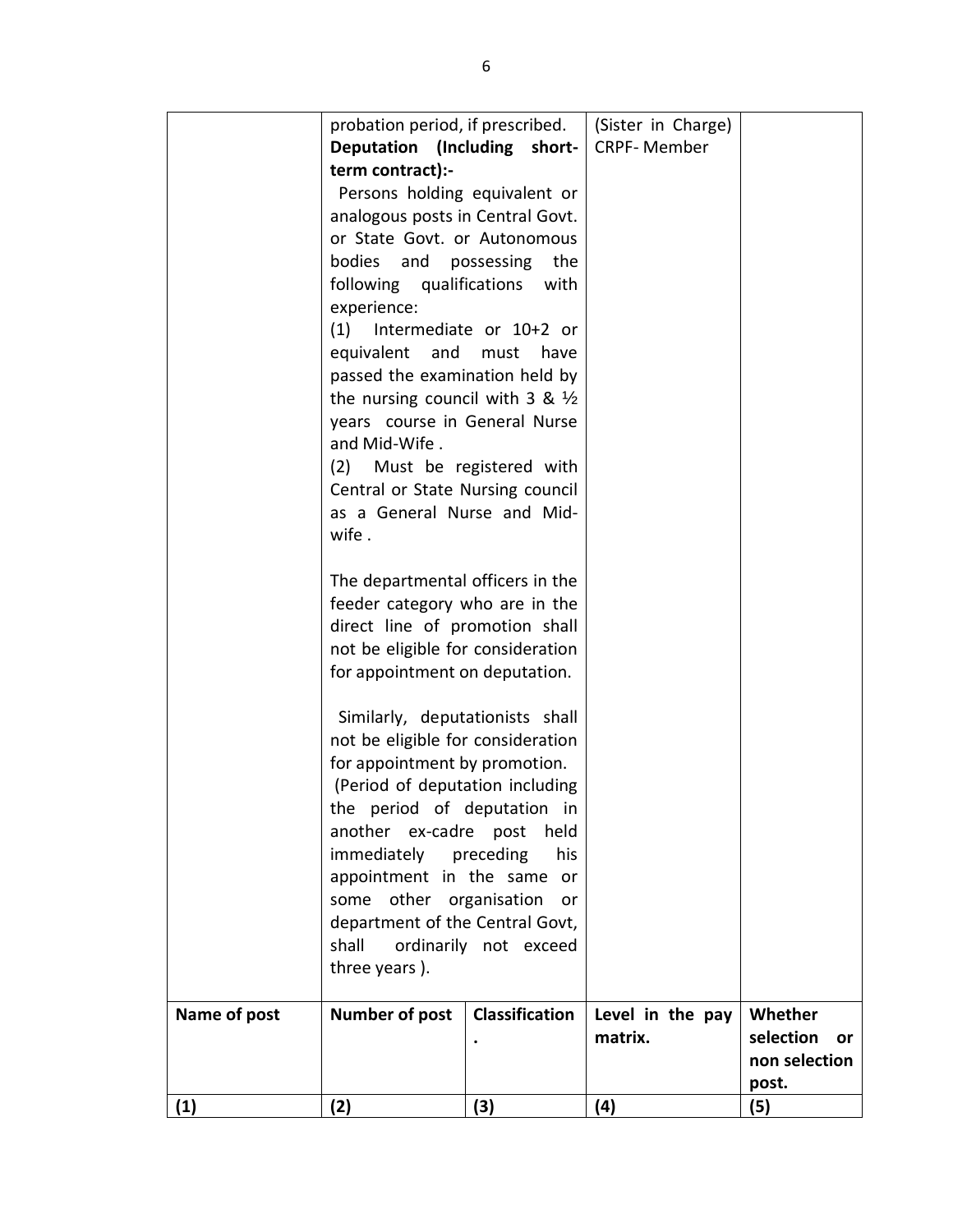| 3. Inspector<br>(Dietician).<br>limit<br>for<br>Age<br>direct recruits | 4* (2022)<br>General<br>∗<br>Subject<br>Central<br>to<br>variation<br>Service,<br>dependent<br>Non-<br>on<br>workload.<br>Ministerial<br>Non-<br>Gazetted<br>Group 'B'<br><b>Educational</b><br>and<br>other<br>qualifications<br>required<br>for<br>direct recruits | 7<br>Whether<br>age<br>educational<br>and<br>qualifications<br>prescribed<br>for<br>direct<br>recruits<br>will apply in the<br>case of promotes | Selection.<br><b>Period</b><br>οf<br>probation, if<br>any |
|------------------------------------------------------------------------|----------------------------------------------------------------------------------------------------------------------------------------------------------------------------------------------------------------------------------------------------------------------|-------------------------------------------------------------------------------------------------------------------------------------------------|-----------------------------------------------------------|
|                                                                        |                                                                                                                                                                                                                                                                      |                                                                                                                                                 |                                                           |
| (6)                                                                    | (7)                                                                                                                                                                                                                                                                  | (8)                                                                                                                                             | (9)                                                       |
| Not exceeding 30                                                       | <b>Qualification: Essential:</b>                                                                                                                                                                                                                                     | Not applicable.                                                                                                                                 | Two years.                                                |
| years.                                                                 | B.Sc (Home Science /Home<br>(1)                                                                                                                                                                                                                                      |                                                                                                                                                 |                                                           |
|                                                                        | Economics) with nutrition as                                                                                                                                                                                                                                         |                                                                                                                                                 |                                                           |
| (Relaxable<br>for                                                      | subject or equivalent from                                                                                                                                                                                                                                           |                                                                                                                                                 |                                                           |
| Government                                                             | recognized university of Central                                                                                                                                                                                                                                     |                                                                                                                                                 |                                                           |
| servant up to 5                                                        | / State Government; and                                                                                                                                                                                                                                              |                                                                                                                                                 |                                                           |
| years<br>in.                                                           | (2) Diploma in dietetics from an                                                                                                                                                                                                                                     |                                                                                                                                                 |                                                           |
| accordance<br>with                                                     | institution recognized by any                                                                                                                                                                                                                                        |                                                                                                                                                 |                                                           |
| instructions<br>the                                                    | state or central Govt. or Master                                                                                                                                                                                                                                     |                                                                                                                                                 |                                                           |
|                                                                        |                                                                                                                                                                                                                                                                      |                                                                                                                                                 |                                                           |
| or order issued by                                                     | Degree in Home Science (Food                                                                                                                                                                                                                                         |                                                                                                                                                 |                                                           |
| Central<br>the                                                         | and<br>Nutrition)<br>from<br>any                                                                                                                                                                                                                                     |                                                                                                                                                 |                                                           |
| Government).                                                           | recognized university of Central                                                                                                                                                                                                                                     |                                                                                                                                                 |                                                           |
|                                                                        | / State Government.                                                                                                                                                                                                                                                  |                                                                                                                                                 |                                                           |
|                                                                        | (3) Physical and Medical Standard                                                                                                                                                                                                                                    |                                                                                                                                                 |                                                           |
| Note:                                                                  |                                                                                                                                                                                                                                                                      |                                                                                                                                                 |                                                           |
|                                                                        | (a) Height: For Males: 170 Cms                                                                                                                                                                                                                                       |                                                                                                                                                 |                                                           |
| The crucial date                                                       | For Females: 157 Cms                                                                                                                                                                                                                                                 |                                                                                                                                                 |                                                           |
| determining<br>for                                                     | (b)Chest: For Males:                                                                                                                                                                                                                                                 |                                                                                                                                                 |                                                           |
| the age-limit shall                                                    | Unexpended: 80 cms.                                                                                                                                                                                                                                                  |                                                                                                                                                 |                                                           |
| the<br>closing<br>be                                                   | Expended:<br>Minimum                                                                                                                                                                                                                                                 |                                                                                                                                                 |                                                           |
| date for receipt                                                       | expansion 5cms.                                                                                                                                                                                                                                                      |                                                                                                                                                 |                                                           |
| of<br>applications                                                     | For Females: Not applicable.                                                                                                                                                                                                                                         |                                                                                                                                                 |                                                           |
| candidates<br>from                                                     | (c) Weight: (For Males and                                                                                                                                                                                                                                           |                                                                                                                                                 |                                                           |
| in India (and not                                                      | Females)                                                                                                                                                                                                                                                             |                                                                                                                                                 |                                                           |
| the closing date                                                       | Proportionate to height and                                                                                                                                                                                                                                          |                                                                                                                                                 |                                                           |
| prescribed<br>for                                                      | age as per Medical standards.                                                                                                                                                                                                                                        |                                                                                                                                                 |                                                           |
|                                                                        | relaxation<br>will<br>The<br>be                                                                                                                                                                                                                                      |                                                                                                                                                 |                                                           |
| those in Assam,                                                        | permissible in height and chest                                                                                                                                                                                                                                      |                                                                                                                                                 |                                                           |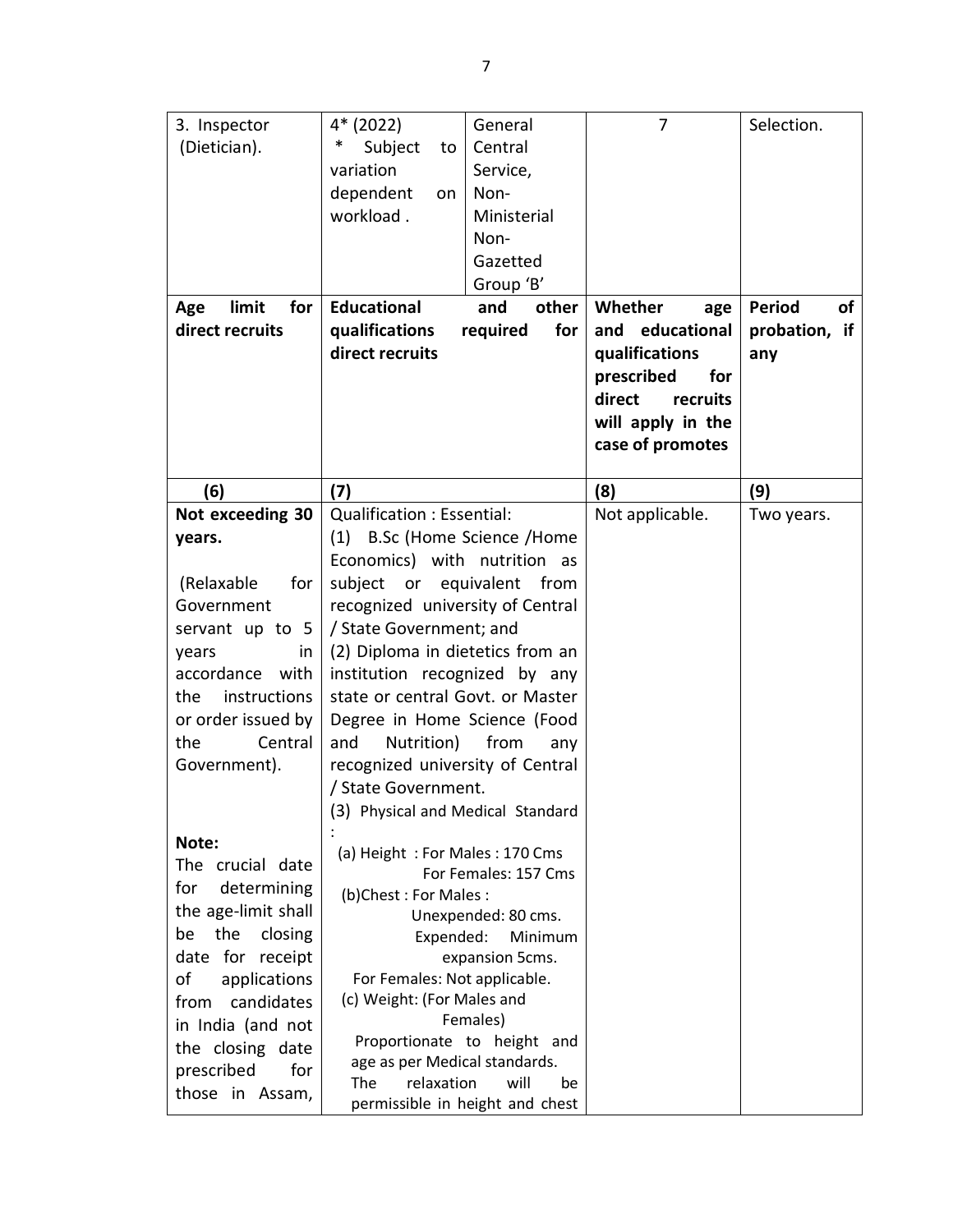| Meghalaya,                | to the candidates as follows :-                               |  |
|---------------------------|---------------------------------------------------------------|--|
| Arunachal                 | Height : Minimum height<br>of                                 |  |
| Pradesh,                  | falling<br>in<br>candidates<br>the                            |  |
| Mizoram,                  | of<br>Garhwalis,<br>categories                                |  |
| Manipur                   | Gorkhas,<br>Kumaonis,<br>Dogras,                              |  |
| Nagaland,                 | candidates<br><b>Marathas</b><br>and                          |  |
| Tripura,<br>Sikkim,       | belonging<br>to the States of                                 |  |
| the<br>Union              | Sikkim, Nagaland, Manipur,                                    |  |
|                           | Tripura, Mizoram, Meghalaya,                                  |  |
| of<br>territory           | Assam Himachal Pradesh, State                                 |  |
| Ladakh,<br>Lahaul         | of Jammu and Kashmir will be                                  |  |
| and Spiti District        | 165 cms. For male and 155 cms.                                |  |
| Pangi Sub-<br>and         | For females.<br>The<br>minimum                                |  |
| division<br>of            | for<br>all<br>candidates<br>height                            |  |
| <b>District</b><br>Chamba | belonging to the Scheduled                                    |  |
| of<br>Himachal            | Tribes will be 162.5 cms for                                  |  |
| the<br>Pradesh,           | males and 150 cms for females.                                |  |
| Union territory of        | Chest: The minimum chest of                                   |  |
| Andaman<br>and            | male candidates falling in the                                |  |
| Nicobar<br>Island         | of<br>categories<br>Garhwalis,                                |  |
| the<br>Union<br>and       | Kumaonis, Gorkhas,<br>Dogras,<br><b>Marathas</b>              |  |
| territory<br>οf           | and<br>candidates                                             |  |
| Lakshadweep.              | belonging to the States of                                    |  |
|                           | Sikkim, Nagaland, Manipur,                                    |  |
|                           | Tripura, Mizoram, Meghalaya,<br>Assam Himachal Pradesh, State |  |
|                           | of Jammu and Kashmir will be                                  |  |
|                           | 78<br>(minimum<br>cms<br>5 <sub>cms</sub>                     |  |
|                           | expansion). The minimum chest                                 |  |
|                           | fo all male candidates belonging                              |  |
|                           | to the Scheduled Tribes will be                               |  |
|                           | cms (minimum 5 cms<br>76                                      |  |
|                           | expansion).                                                   |  |
|                           |                                                               |  |
|                           | Medical Standards:                                            |  |
|                           | (a) Eye Sight : The minimum                                   |  |
|                           | distant vision should be 6/6                                  |  |
|                           | and 6/9 of both eyes                                          |  |
|                           | without<br>correction<br>i.e                                  |  |
|                           | without wearing of glasses.                                   |  |
|                           | (b) The candidates must not have                              |  |
|                           | knock knee, flat foot, varicose                               |  |
|                           | vein or squint in eyes and they                               |  |
|                           | should possess high colour                                    |  |
|                           | vision . The candidates will be                               |  |
|                           | fro colour vision by<br>tested                                |  |
|                           | Ishahara's Test as well as Edrich-                            |  |
|                           | Green Lantern Test. They must                                 |  |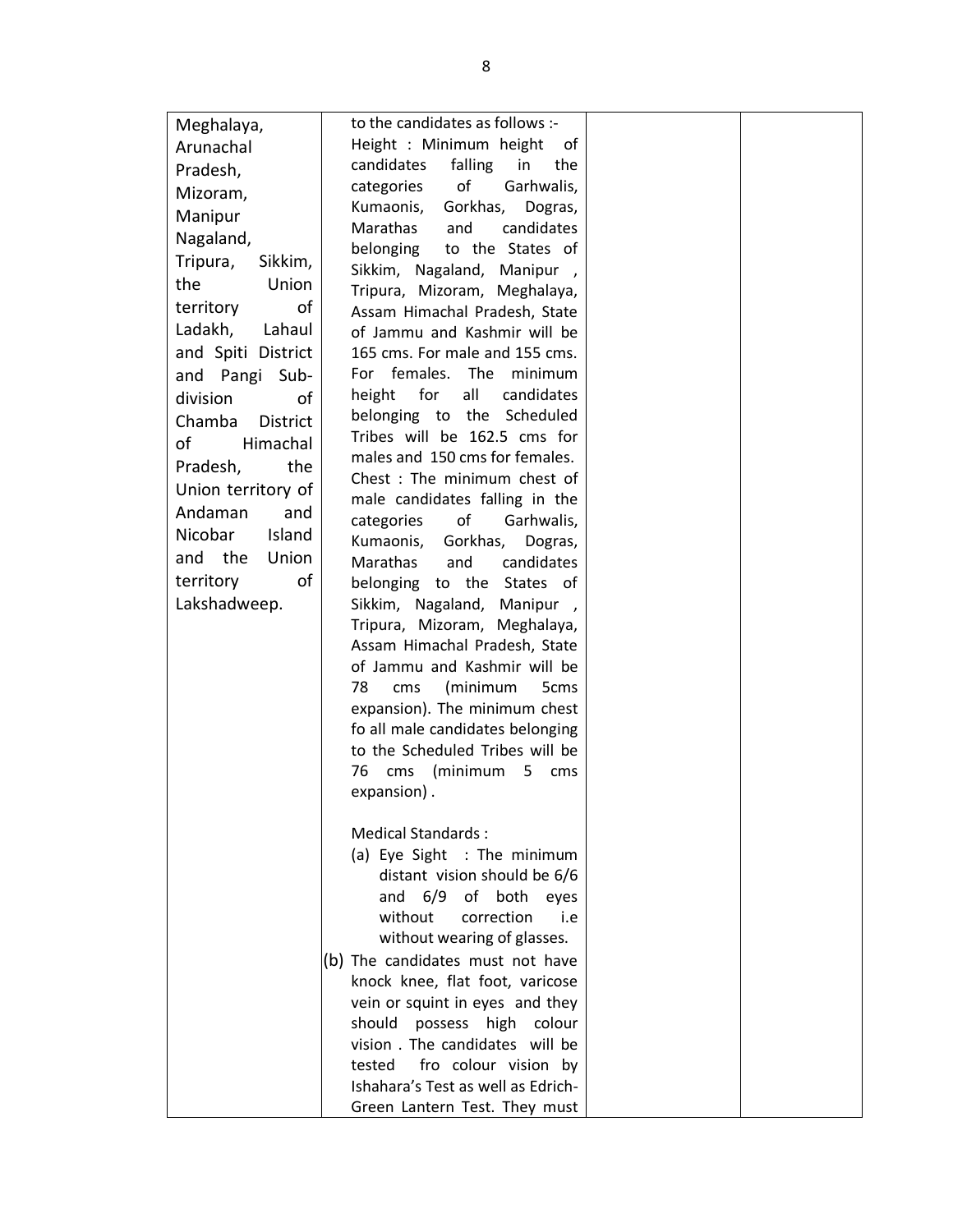| <b>Method</b><br>of<br>recruitment:-<br>Whether<br>by<br>direct<br>recruitment or by<br>promotion or by<br>deputation<br>or<br>absorption<br>and<br>percentage of the<br>vacancies to be<br>filled by various<br>methods | be in good mental and bodily<br>health and free from<br>any<br>physical defect which likely to<br>efficient<br>interfere<br>with the<br>performance of the duties.<br>of<br>recruitment<br>case<br>In.<br>by<br>promotion or deputation<br>or<br>absorption, grade from which<br>promotion or deputation or<br>absorption to be made. | If a Departmental<br><b>Promotion</b><br><b>Committee</b><br>exists, what is its<br>composition                                                                                                                                                                                                                                                                                                                         | <b>Circumstanc</b><br>es in which<br><b>Union Public</b><br><b>Service</b><br><b>Commission</b><br>is<br>to<br>be<br>consulted<br>in<br>making<br>recruitment |
|--------------------------------------------------------------------------------------------------------------------------------------------------------------------------------------------------------------------------|---------------------------------------------------------------------------------------------------------------------------------------------------------------------------------------------------------------------------------------------------------------------------------------------------------------------------------------|-------------------------------------------------------------------------------------------------------------------------------------------------------------------------------------------------------------------------------------------------------------------------------------------------------------------------------------------------------------------------------------------------------------------------|---------------------------------------------------------------------------------------------------------------------------------------------------------------|
| (10)                                                                                                                                                                                                                     | (11)                                                                                                                                                                                                                                                                                                                                  | (12)                                                                                                                                                                                                                                                                                                                                                                                                                    | (13)                                                                                                                                                          |
| By<br>direct<br>recruitment.                                                                                                                                                                                             | Not applicable.                                                                                                                                                                                                                                                                                                                       | B'<br>Group-<br><b>Departmental</b><br><b>Confirmation</b><br><b>Committee</b><br>(For<br>considering<br><b>Confirmation)</b><br>consisting of: -<br>Medical<br>1<br>superintendent/<br>IG<br>Med.<br>Composite<br>Hospital, CRPF -<br>Chairman<br>2 Chief Medical<br>Officer<br>(SG)/Comdt.,<br>CRPF ----- Member<br>3 Senior Medical<br>Officer/Deputy<br>Commandant or<br>Medical<br>Officer/Assistant<br>Commandant | Not<br>applicable.                                                                                                                                            |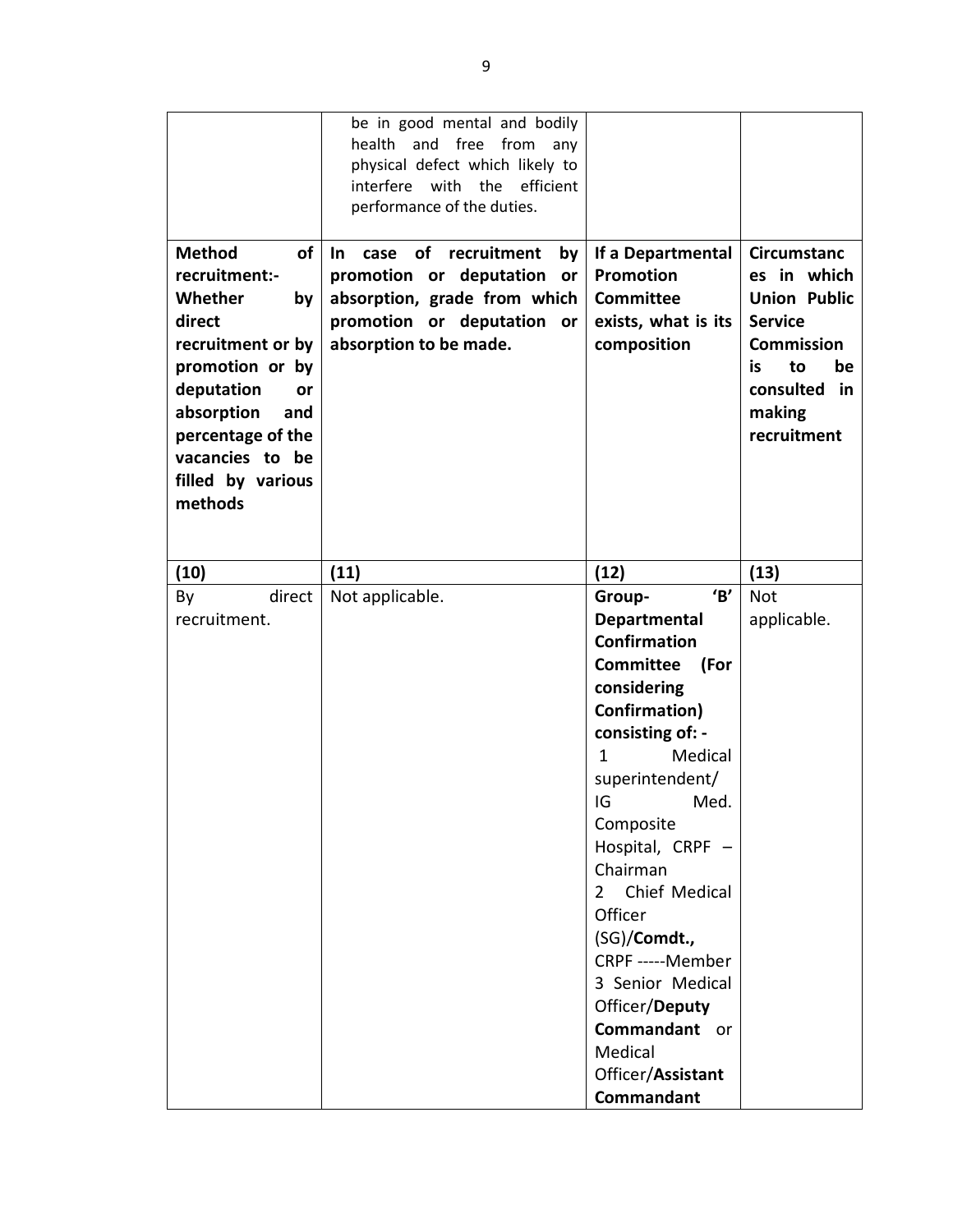|                                      |                              |                       | CRPF----Member              |                            |
|--------------------------------------|------------------------------|-----------------------|-----------------------------|----------------------------|
| Name of post                         | <b>Number of post</b>        | <b>Classification</b> | Level in the pay<br>matrix. | Whether<br>selection       |
|                                      |                              |                       |                             | or<br>non selection        |
|                                      |                              |                       |                             | post.                      |
| (1)                                  | (2)                          | (3)                   | (4)                         | (5)                        |
| 4. Inspector                         | $100*(2022)$                 | General               | $\overline{7}$              | Selection.                 |
| (Pharmacist)                         | ∗<br>Subject<br>to           | Central               |                             |                            |
| ∗<br>The<br>Non                      | variation                    | Service,              |                             |                            |
| Combatised                           | dependent<br>on              | Non-                  |                             |                            |
| personnel already                    | workload.                    | Ministerial           |                             |                            |
| working in<br>the                    |                              | Non-                  |                             |                            |
| shall<br>force<br>be                 |                              | Gazetted              |                             |                            |
| designated<br>as                     |                              | Group 'B'             |                             |                            |
| pharmacist Grade                     |                              |                       |                             |                            |
| I and will draw                      |                              |                       |                             |                            |
| their pay in the                     |                              |                       |                             |                            |
| level -7 of pay                      |                              |                       |                             |                            |
| matrix Rs. 44900                     |                              |                       |                             |                            |
| $-142400/-$                          |                              |                       |                             |                            |
| limit<br>for<br>Age                  | <b>Educational</b>           | and<br>other          | Whether<br>age              | <b>Period</b><br><b>of</b> |
| direct recruits                      | qualifications               | required<br>for       | and educational             | probation, if              |
|                                      | direct recruits              |                       | qualifications              | any                        |
|                                      |                              |                       | prescribed<br>for           |                            |
|                                      |                              |                       | direct<br>recruits          |                            |
|                                      |                              |                       | will apply in the           |                            |
|                                      |                              |                       | case of promotes            |                            |
| (6)                                  | (7)                          |                       | (8)                         | (9)                        |
| Not applicable                       | Not applicable               |                       | Not applicable              | <b>Not</b>                 |
|                                      |                              |                       |                             | applicable.                |
| <b>Method</b><br><b>of</b>           | of<br>In.<br>case            | recruitment<br>by     | If a Departmental           | <b>Circumstanc</b>         |
| recruitment:-                        | promotion or deputation      | or                    | <b>Promotion</b>            | es in which                |
| Whether<br>by                        | absorption, grade from which |                       | <b>Committee</b>            | <b>Union Public</b>        |
| direct                               | promotion or deputation or   |                       | exists, what is its         | <b>Service</b>             |
| recruitment or by                    | absorption to be made.       |                       | composition                 | <b>Commission</b>          |
| promotion or by                      |                              |                       |                             | is<br>to<br>be             |
|                                      |                              |                       |                             |                            |
| deputation<br>or                     |                              |                       |                             | consulted<br>in            |
| absorption<br>and                    |                              |                       |                             | making                     |
| percentage of the                    |                              |                       |                             | recruitment                |
| vacancies to be<br>filled by various |                              |                       |                             |                            |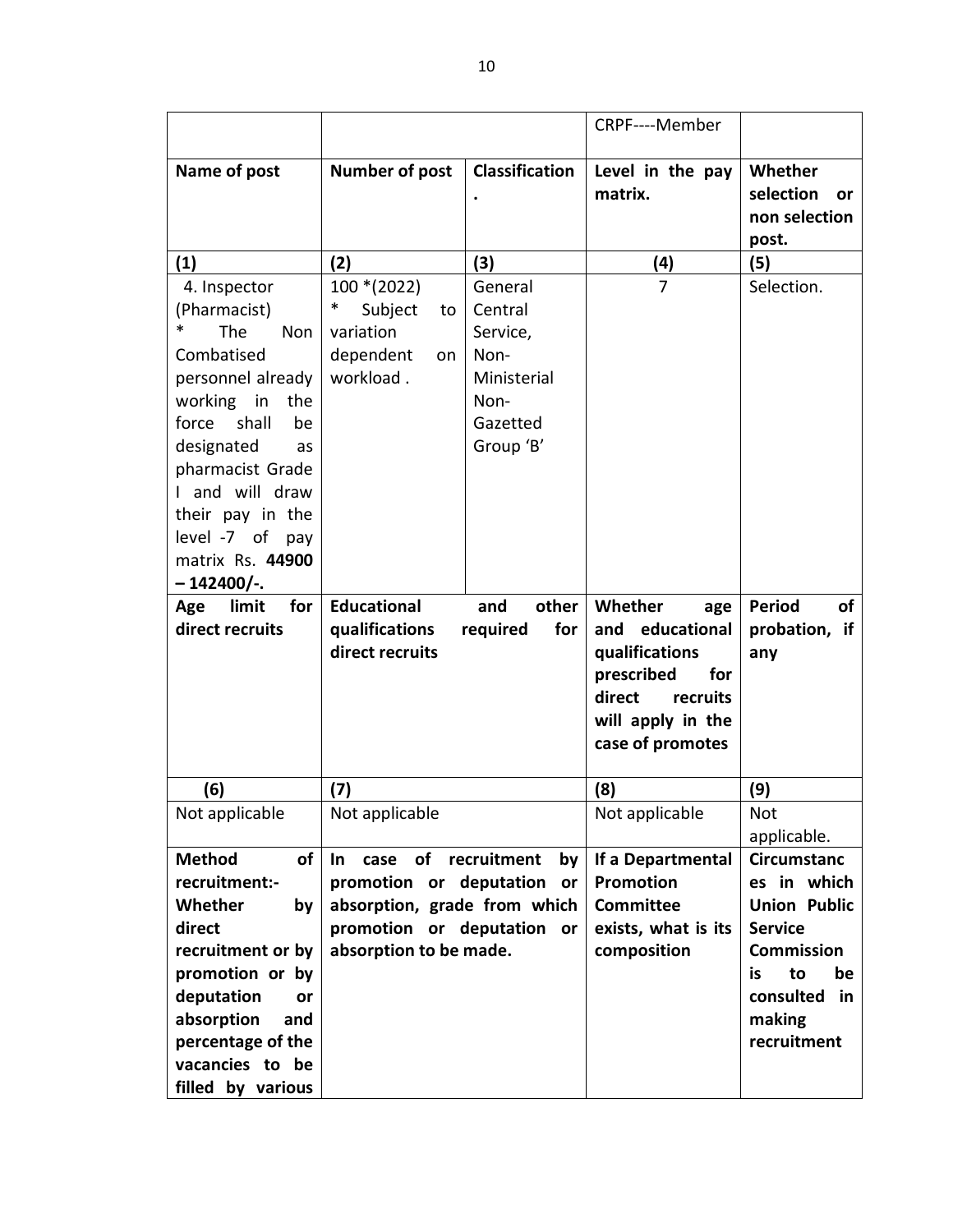| methods             |                                        |                                |            |
|---------------------|----------------------------------------|--------------------------------|------------|
|                     |                                        |                                |            |
| (10)                | (11)                                   | (12)                           | (13)       |
| By<br>promotion     | Promotion :-                           | $\mathbf{1}$<br><b>Medical</b> | <b>Not</b> |
| failing which<br>by | Promotion<br>from<br>amongst           | superintendent/                | applicable |
| deputation          | SI(Pharmacist)<br>Non-<br>or           | IG<br>Med.                     |            |
| (Including short-   | combatised Pharmacist with 5           | Composite                      |            |
| term contract).     | years regular service in their         | Hospital, CRPF -               |            |
|                     | respective grade (s) in the CRPF.      | Chairman                       |            |
|                     |                                        | Chief Medical<br>$2^{\circ}$   |            |
|                     | Note :- Where Juniors who have         | Officer                        |            |
|                     | completed their qualifying or          | (SG)/Comdt.,                   |            |
|                     | eligibility service<br>are<br>being    | CRPF -----Member               |            |
|                     | considered for promotion, their        | 3 Senior Medical               |            |
|                     | would<br>also<br>seniors<br>be         | Officer/Deputy                 |            |
|                     | considered provided they are           | Commandant or                  |            |
|                     | not short of the requisite             | Medical                        |            |
|                     | qualifying or eligibility service by   | Officer/Assistant              |            |
|                     | more than one year and have            | Commandant                     |            |
|                     | successfully completed<br>their        | CRPF----Member.                |            |
|                     | probation period, if prescribed.       |                                |            |
|                     | <b>On Deputation (Including short-</b> |                                |            |
|                     | term contract):-                       |                                |            |
|                     | Persons holding equivalent or          |                                |            |
|                     | analogous posts in Central Govt.       |                                |            |
|                     | or State Govt. or Autonomous           |                                |            |
|                     | bodies<br>and possessing the           |                                |            |
|                     | qualifications.                        |                                |            |
|                     | 1.<br>Intermediate<br>$10+2$<br>or     |                                |            |
|                     | equivalent from a recognised           |                                |            |
|                     | board or university.                   |                                |            |
|                     |                                        |                                |            |
|                     | and                                    |                                |            |
|                     | 2. Two Years Diploma or Degree         |                                |            |
|                     | in Pharmacy granted by an              |                                |            |
|                     | institution of the central Govt.       |                                |            |
|                     | or State Govt. or an Institution       |                                |            |
|                     | recognised by the central Govt.        |                                |            |
|                     | or State Govt.                         |                                |            |
|                     | 3. Should be registered as a "         |                                |            |
|                     | Pharmacist"<br>under<br>the            |                                |            |
|                     | Pharmacy Act, 1948 (8 of 1948).        |                                |            |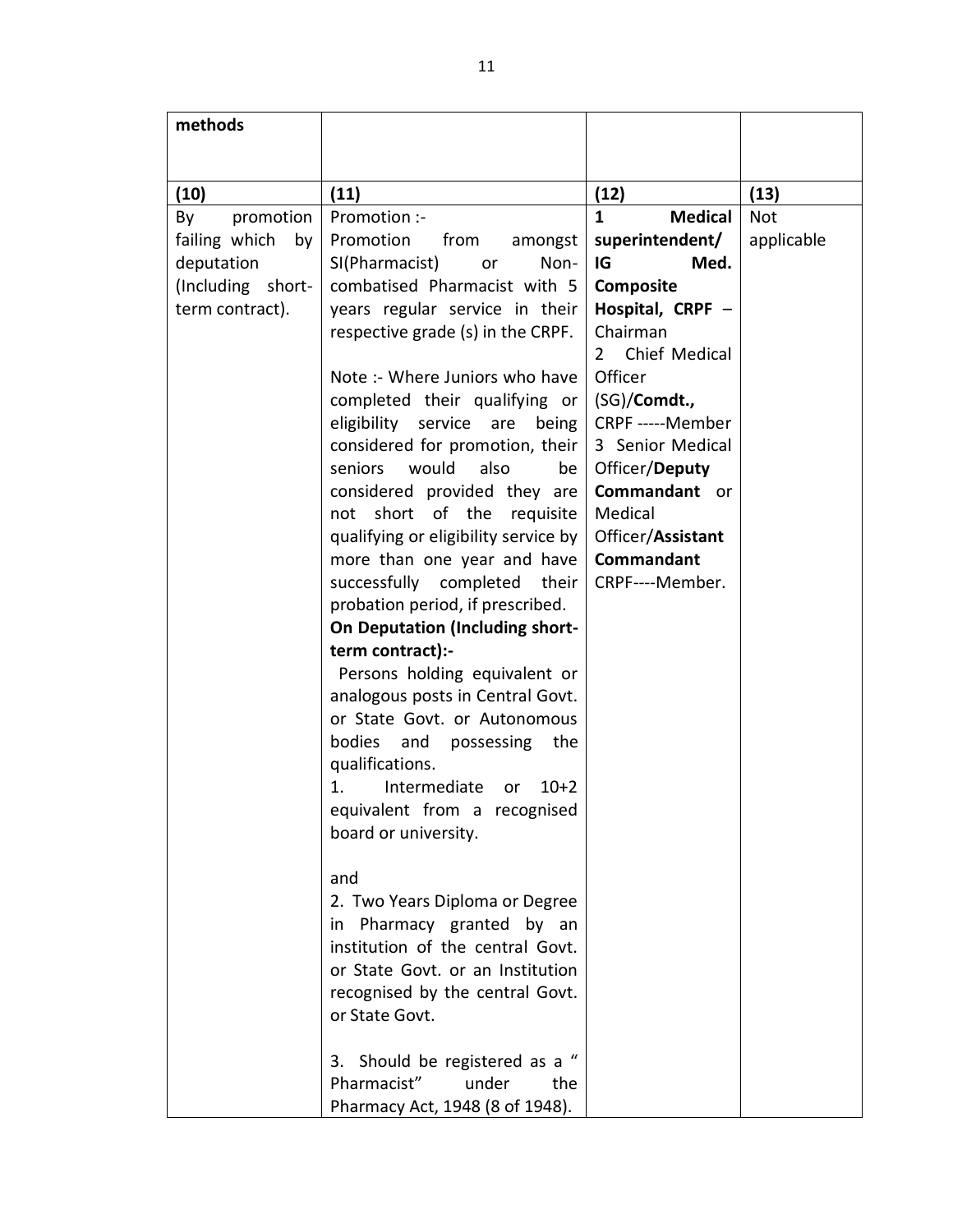|              | The departmental officers in the<br>feeder category who are in the<br>direct line of promotion shall<br>not be eligible for consideration<br>for appointment on deputation.<br>Similarly, deputationists shall<br>not be eligible for consideration<br>for appointment by promotion.<br>(Period of deputation including<br>the period of deputation in<br>another ex-cadre post<br>immediately<br>appointment in the same or<br>some<br>department of the Central Govt,<br>shall ordinarily not exceed three<br>years). | held<br>preceding<br>his<br>other organisation<br>or |                             |                                  |
|--------------|-------------------------------------------------------------------------------------------------------------------------------------------------------------------------------------------------------------------------------------------------------------------------------------------------------------------------------------------------------------------------------------------------------------------------------------------------------------------------------------------------------------------------|------------------------------------------------------|-----------------------------|----------------------------------|
| Name of post | <b>Number of post</b>                                                                                                                                                                                                                                                                                                                                                                                                                                                                                                   | <b>Classification</b>                                | Level in the pay<br>matrix. | Whether                          |
|              |                                                                                                                                                                                                                                                                                                                                                                                                                                                                                                                         |                                                      |                             | selection<br>or<br>non selection |
| (1)          | (2)                                                                                                                                                                                                                                                                                                                                                                                                                                                                                                                     | (3)                                                  | (4)                         | post.<br>(5)                     |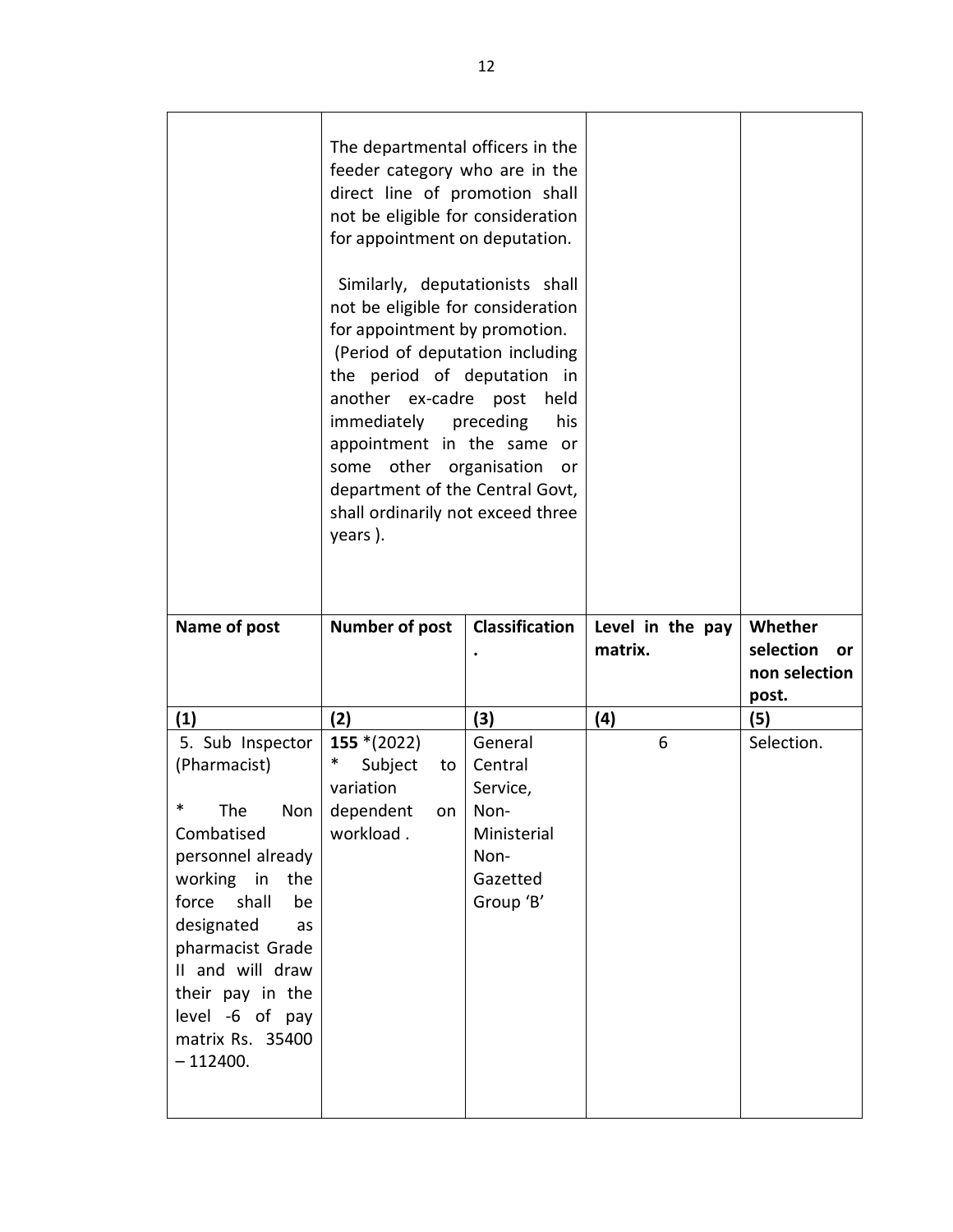| Age<br>limit<br>for<br>direct recruits                                                                                                                                                                                          | <b>Educational</b><br>other<br>and<br>qualifications<br>required<br>for<br>direct recruits                                                                         | Whether<br>age<br>educational<br>and<br>qualifications<br>prescribed<br>for<br>direct<br>recruits<br>will apply in the<br>case of promotes | of<br><b>Period</b><br>probation, if<br>any                                                                                                                    |
|---------------------------------------------------------------------------------------------------------------------------------------------------------------------------------------------------------------------------------|--------------------------------------------------------------------------------------------------------------------------------------------------------------------|--------------------------------------------------------------------------------------------------------------------------------------------|----------------------------------------------------------------------------------------------------------------------------------------------------------------|
| (6)                                                                                                                                                                                                                             | (7)                                                                                                                                                                | (8)                                                                                                                                        | (9)                                                                                                                                                            |
| Not applicable                                                                                                                                                                                                                  | Not applicable                                                                                                                                                     | Not applicable                                                                                                                             | Two years.                                                                                                                                                     |
| <b>of</b><br><b>Method</b><br>recruitment:-<br>Whether<br>by<br>direct<br>recruitment or by<br>promotion or by<br>deputation<br>or<br>absorption<br>and<br>percentage of the<br>vacancies to be<br>filled by various<br>methods | of<br>recruitment<br>In.<br>case<br>by<br>promotion or deputation<br>or<br>absorption, grade from which<br>promotion or deputation<br>or<br>absorption to be made. | If a Departmental<br>Promotion<br><b>Committee</b><br>exists, what is its<br>composition                                                   | <b>Circumstanc</b><br>es in which<br><b>Union Public</b><br><b>Service</b><br><b>Commission</b><br>be<br>to<br>is.<br>consulted<br>in<br>making<br>recruitment |
| (10)                                                                                                                                                                                                                            | (11)                                                                                                                                                               | (12)                                                                                                                                       | (13)                                                                                                                                                           |
| promotion<br>By                                                                                                                                                                                                                 | Promotion<br>from<br>amongst                                                                                                                                       | <b>Medical</b><br>$\mathbf{1}$                                                                                                             | <b>Not</b>                                                                                                                                                     |
| failing which<br>by                                                                                                                                                                                                             | ASI(Pharmacist)<br>Non-<br>or                                                                                                                                      | superintendent/                                                                                                                            | applicable                                                                                                                                                     |
| deputation                                                                                                                                                                                                                      | combatised Pharmacist with 6                                                                                                                                       | IG<br>Med.                                                                                                                                 |                                                                                                                                                                |
| (Including<br>short-<br>term contract).                                                                                                                                                                                         | years regular service in their<br>respective grade (s) in the CRPF.                                                                                                | <b>Composite</b><br>Hospital, CRPF                                                                                                         |                                                                                                                                                                |
|                                                                                                                                                                                                                                 | Note:- Where Juniors who have<br>completed their qualifying or<br>eligibility service are<br>being                                                                 | Chairman<br>Chief Medical<br>$\overline{2}$<br>Officer<br>(SG)/Comdt.,                                                                     |                                                                                                                                                                |
|                                                                                                                                                                                                                                 | considered for promotion, their                                                                                                                                    | CRPF -----Member                                                                                                                           |                                                                                                                                                                |
|                                                                                                                                                                                                                                 | seniors<br>would<br>also<br>be                                                                                                                                     | 3 Senior Medical                                                                                                                           |                                                                                                                                                                |
|                                                                                                                                                                                                                                 | considered provided they are                                                                                                                                       | Officer/Deputy<br>Commandant or                                                                                                            |                                                                                                                                                                |
|                                                                                                                                                                                                                                 | not short of the<br>requisite<br>qualifying or eligibility service by                                                                                              | Medical                                                                                                                                    |                                                                                                                                                                |
|                                                                                                                                                                                                                                 | more than one year an have                                                                                                                                         | Officer/Assistant                                                                                                                          |                                                                                                                                                                |
|                                                                                                                                                                                                                                 | successfully completed<br>their                                                                                                                                    | Commandant                                                                                                                                 |                                                                                                                                                                |
|                                                                                                                                                                                                                                 | probation period, if prescribed.                                                                                                                                   | CRPF----Member                                                                                                                             |                                                                                                                                                                |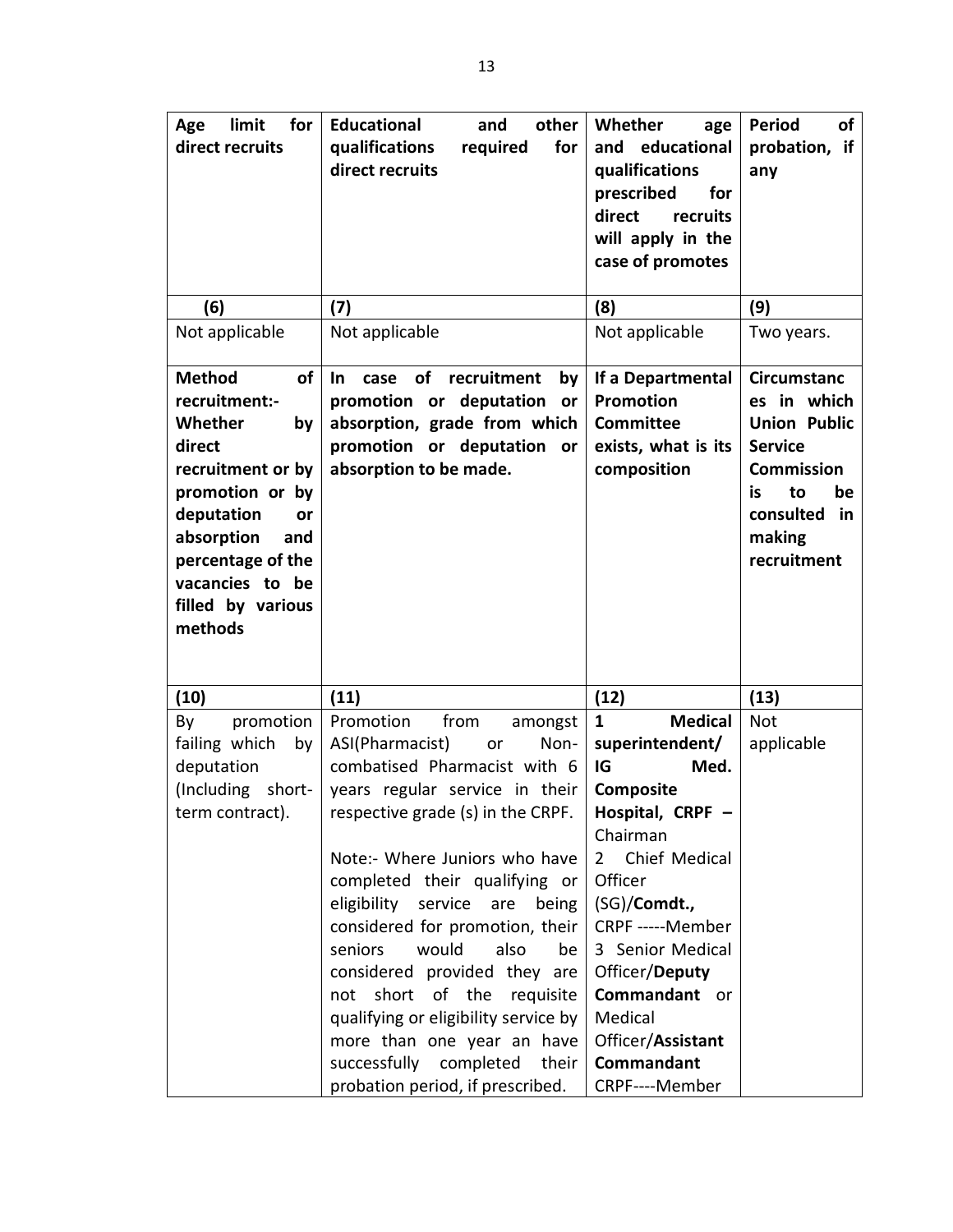|                                                                  | 4. Subedar Major   |  |
|------------------------------------------------------------------|--------------------|--|
| <b>On Deputation (Including short-</b>                           | (Sister in Charge) |  |
| term contract): -                                                | <b>CRPF-Member</b> |  |
| Persons holding equivalent or                                    |                    |  |
| analogous posts in Central Govt.                                 |                    |  |
| or State Govt. or Autonomous                                     |                    |  |
| bodies and possessing the                                        |                    |  |
| qualifications.                                                  |                    |  |
| 1. Intermediate or 10+2 with                                     |                    |  |
| subject<br>Science<br>as a<br>or                                 |                    |  |
| equivalent from a recognised                                     |                    |  |
| board or university.                                             |                    |  |
|                                                                  |                    |  |
| and                                                              |                    |  |
| 2. Two Years Diploma or Degree                                   |                    |  |
| in Pharmacy granted by an                                        |                    |  |
| institution of the central Govt.                                 |                    |  |
| or State Govt. or an Institution                                 |                    |  |
| recognised by the central Govt.                                  |                    |  |
| or State Govt.                                                   |                    |  |
| Or                                                               |                    |  |
| 3.<br>Should be registered as a                                  |                    |  |
| "Pharmacist"<br>under<br>the                                     |                    |  |
| Pharmacy Act, 1948 (8 of 1948).                                  |                    |  |
| Should have 10 years of<br>4.                                    |                    |  |
| working<br>experience<br>as                                      |                    |  |
| pharmacist<br>in<br>Govt.                                        |                    |  |
| hospital/Medical<br>college                                      |                    |  |
| hospital                                                         |                    |  |
|                                                                  |                    |  |
| Similarly, deputationists shall                                  |                    |  |
| not be eligible for consideration                                |                    |  |
| for appointment by promotion.<br>(Period of deputation including |                    |  |
| the period of deputation in                                      |                    |  |
| another ex-cadre post<br>held                                    |                    |  |
| immediately preceding<br>his                                     |                    |  |
| appointment in the same or                                       |                    |  |
| some other organisation<br>or                                    |                    |  |
| department of the Central Govt,                                  |                    |  |
| shall<br>ordinarily not<br>exceed                                |                    |  |
| three years)                                                     |                    |  |
|                                                                  |                    |  |
|                                                                  |                    |  |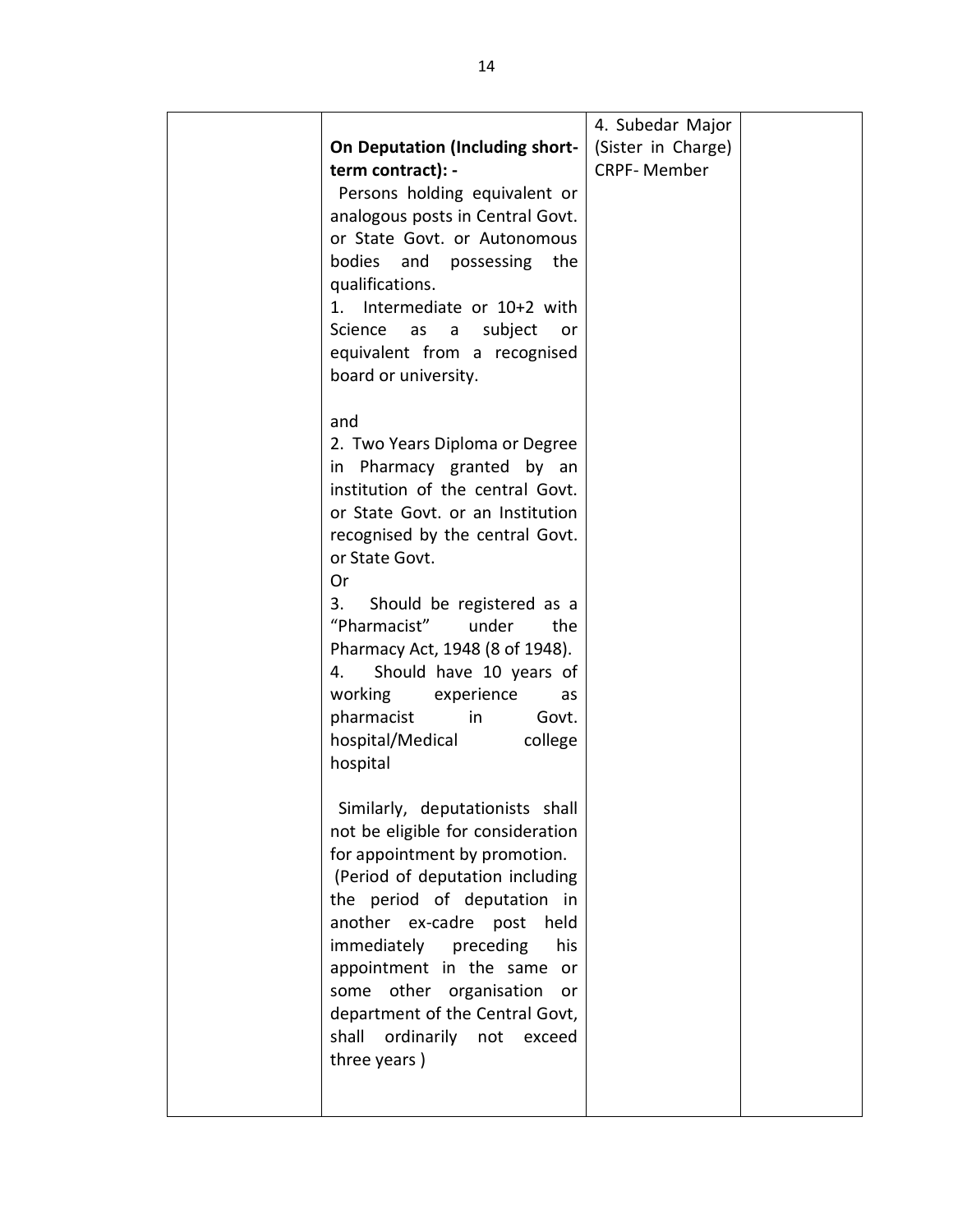| Name of post         | <b>Number of post</b>          | <b>Classification</b> | Level in the pay          | Whether                    |
|----------------------|--------------------------------|-----------------------|---------------------------|----------------------------|
|                      |                                |                       | matrix.                   | selection<br>or            |
|                      |                                |                       |                           | non selection              |
|                      |                                |                       |                           | post.                      |
| (1)                  | (2)                            | (3)                   | (4)                       | (5)                        |
| 6. Sub Inspector     | $26*(2022)$                    | General               | 6                         | Selection.                 |
| (Radiographer.)      | $\ast$<br>Subject<br>to        | Central               |                           |                            |
| *The<br>non          | variation                      | Service,              |                           |                            |
| combatised           | dependent<br>on                | Non-                  |                           |                            |
| personnel already    | workload.                      | Ministerial           |                           |                            |
| working<br>in<br>the |                                | Non-                  |                           |                            |
| shall<br>post<br>be  |                                | Gazetted              |                           |                            |
| designated<br>as     |                                | Group 'B'             |                           |                            |
| senior               |                                |                       |                           |                            |
| radiographer and     |                                |                       |                           |                            |
| will<br>draw their   |                                |                       |                           |                            |
| pay in the level-6   |                                |                       |                           |                            |
| in the pay matrix    |                                |                       |                           |                            |
| 35400<br>Rs.         |                                |                       |                           |                            |
| 112400               |                                |                       |                           |                            |
|                      |                                |                       |                           |                            |
| Age<br>limit<br>for  | <b>Educational</b>             | other<br>and          | Whether<br>age            | <b>Period</b><br><b>of</b> |
|                      |                                |                       |                           |                            |
| direct recruits      | qualifications                 | for<br>required       | and educational           | probation, if              |
|                      | direct recruits                |                       | qualifications            | any                        |
|                      |                                |                       | prescribed<br>for         |                            |
|                      |                                |                       | direct<br>recruits        |                            |
|                      |                                |                       | will apply in the         |                            |
|                      |                                |                       | case of promotes          |                            |
|                      |                                |                       |                           |                            |
| (6)                  | (7)                            |                       | (8)                       | (9)                        |
| Not exceeding 30     | 1. Intermediate or 10+2 with   |                       | Age: No                   | Two years.                 |
| years.               | Science<br>as<br>a             | subject<br>or         | Educational               |                            |
|                      | equivalent from a recognized   |                       | <b>Qualification: Yes</b> |                            |
| (Relaxable<br>for    | board or university and        |                       |                           |                            |
| Government           | 2. B.Sc. Radiography & imaging |                       |                           |                            |
| servant up to 5      | Technology or equivalent from  |                       |                           |                            |
| years<br>in          | government/ private institute  |                       |                           |                            |
| accordance with      | recognized by central/ state   |                       |                           |                            |
| instructions<br>the  | government.                    |                       |                           |                            |
| or order issued by   |                                |                       |                           |                            |
| the<br>Central       |                                |                       |                           |                            |
| Government).         |                                |                       |                           |                            |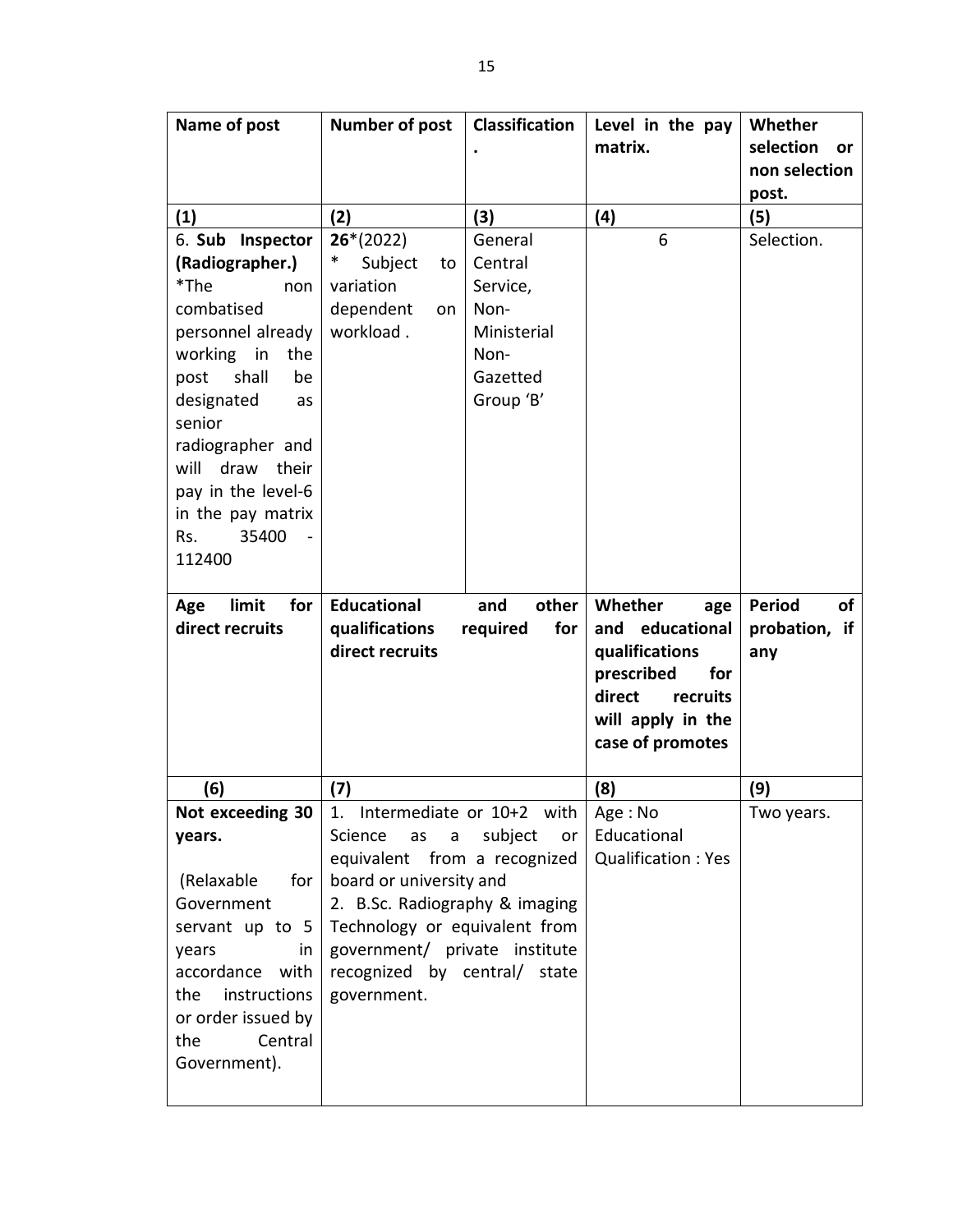| Note: The crucial          |                                           |                     |                     |
|----------------------------|-------------------------------------------|---------------------|---------------------|
| date<br>for                |                                           |                     |                     |
| determining<br>the         |                                           |                     |                     |
| age-limit shall be         |                                           |                     |                     |
| the closing date           |                                           |                     |                     |
| for<br>0f                  |                                           |                     |                     |
| receipt                    |                                           |                     |                     |
| applications from          |                                           |                     |                     |
| candidates<br>in.          |                                           |                     |                     |
| India (and not the         |                                           |                     |                     |
| closing<br>date            |                                           |                     |                     |
| prescribed<br>for          |                                           |                     |                     |
| those in Assam,            |                                           |                     |                     |
| Meghalaya,                 |                                           |                     |                     |
| Arunachal                  |                                           |                     |                     |
| Pradesh,                   |                                           |                     |                     |
| Mizoram,                   |                                           |                     |                     |
| Manipur                    |                                           |                     |                     |
| Nagaland,                  |                                           |                     |                     |
| Tripura,<br>Sikkim,        |                                           |                     |                     |
| Union<br>the               |                                           |                     |                     |
| of<br>territory            |                                           |                     |                     |
| Ladakh,<br>Lahaul          |                                           |                     |                     |
| and Spiti District         |                                           |                     |                     |
| and Pangi Sub-             |                                           |                     |                     |
| division<br>οf             |                                           |                     |                     |
| Chamba<br><b>District</b>  |                                           |                     |                     |
| οf<br>Himachal             |                                           |                     |                     |
| Pradesh,<br>the            |                                           |                     |                     |
| Union territory of         |                                           |                     |                     |
| Andaman<br>and             |                                           |                     |                     |
| Nicobar Island             |                                           |                     |                     |
| the<br>Union<br>and        |                                           |                     |                     |
| of<br>territory            |                                           |                     |                     |
| Lakshadweep.               |                                           |                     |                     |
| <b>Method</b><br><b>of</b> | of recruitment<br><b>In</b><br>case<br>by | If a Departmental   | <b>Circumstanc</b>  |
| recruitment:-              | promotion or deputation<br>or             | <b>Promotion</b>    | es in which         |
| Whether<br>by              | absorption, grade from which              | <b>Committee</b>    | <b>Union Public</b> |
| direct                     | promotion or deputation or                | exists, what is its | <b>Service</b>      |
| recruitment or by          | absorption to be made.                    | composition         | <b>Commission</b>   |
| promotion or by            |                                           |                     | to<br>is<br>be      |
| deputation<br>or           |                                           |                     | consulted<br>in     |
| absorption<br>and          |                                           |                     | making              |
| percentage of the          |                                           |                     | recruitment         |
| vacancies to be            |                                           |                     |                     |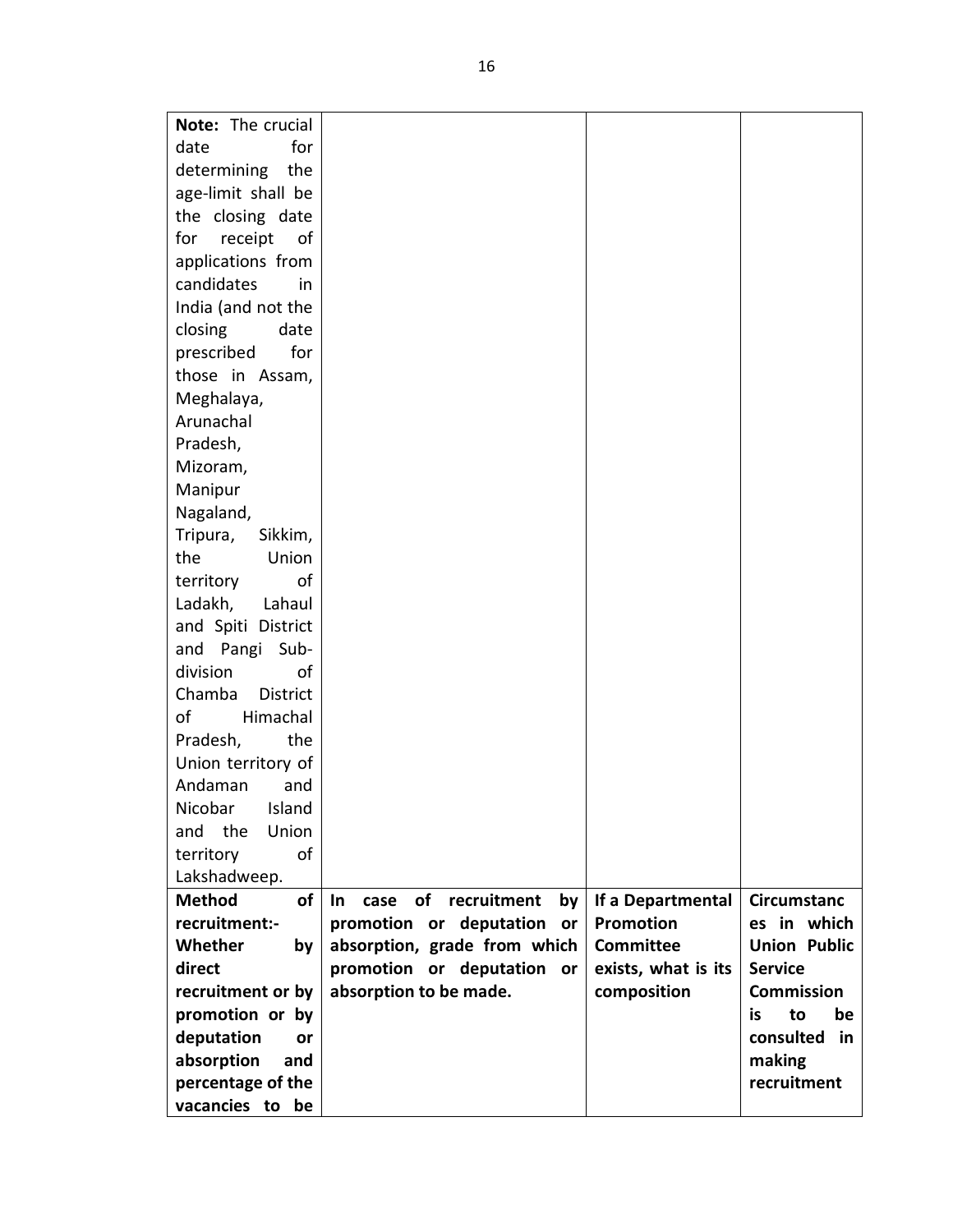| filled by various          |                                                                     |                                        |            |
|----------------------------|---------------------------------------------------------------------|----------------------------------------|------------|
| methods                    |                                                                     |                                        |            |
|                            |                                                                     |                                        |            |
|                            |                                                                     |                                        |            |
| (10)                       | (11)                                                                | (12)                                   | (13)       |
| 95%<br>direct              | By Promotion from amongst                                           | <b>Medical</b><br>$\mathbf{1}$         | <b>Not</b> |
| recruitment<br>and         | Assistant<br>sub<br>inspector                                       | superintendent/                        | applicable |
| 5% by promotion.           | (Radiographer) having 6 years'                                      | IG<br>Med.                             |            |
|                            | regular service in the grade and                                    | Composite                              |            |
| <b>Failing which</b><br>by | medical<br>being<br>in<br>category                                  | Hospital, CRPF -                       |            |
| deputation<br><b>or</b>    | Shape-I. For civilian staff Shape                                   | Chairman                               |            |
| absorption                 | is not applicable.                                                  | Chief Medical<br>$\mathbf{2}^{\prime}$ |            |
|                            |                                                                     | Officer                                |            |
|                            | Note:- Where Juniors who have                                       | (SG)/Comdt.,                           |            |
|                            | completed their qualifying or                                       | CRPF -----Member                       |            |
|                            | eligibility service<br>are<br>being                                 | 3 Senior Medical                       |            |
|                            | considered for promotion, their                                     | Officer/Deputy                         |            |
|                            | seniors<br>would<br>also<br>be                                      | Commandant or                          |            |
|                            | considered provided they are                                        | Medical                                |            |
|                            | short of the<br>requisite<br>not                                    | Officer/Assistant                      |            |
|                            | qualifying or eligibility service by                                | Commandant                             |            |
|                            | more than one year and have                                         | CRPF----Member                         |            |
|                            | successfully completed their                                        |                                        |            |
|                            | probation period, if prescribed.                                    |                                        |            |
|                            |                                                                     |                                        |            |
|                            | <b>On Deputation or absorption: -</b>                               |                                        |            |
|                            | holding<br>Persons                                                  |                                        |            |
|                            | equivalent or analogous posts in<br>Central Govt. or State Govt. or |                                        |            |
|                            | bodies<br>Autonomous<br>and                                         |                                        |            |
|                            |                                                                     |                                        |            |
|                            | possessing the qualifications<br>prescribed in Column No. 7         |                                        |            |
|                            | departmental officer<br>The<br>in.                                  |                                        |            |
|                            | feeder category who are in the                                      |                                        |            |
|                            | direct line of promotion shall                                      |                                        |            |
|                            | not be eligible for consideration                                   |                                        |            |
|                            | for appointment on deputation.                                      |                                        |            |
|                            |                                                                     |                                        |            |
|                            | Similarly, deputationists<br>shall                                  |                                        |            |
|                            | not be eligible for consideration                                   |                                        |            |
|                            | for appointment by promotion.                                       |                                        |            |
|                            |                                                                     |                                        |            |
|                            | (period of deputation including                                     |                                        |            |
|                            | the period of deputation in                                         |                                        |            |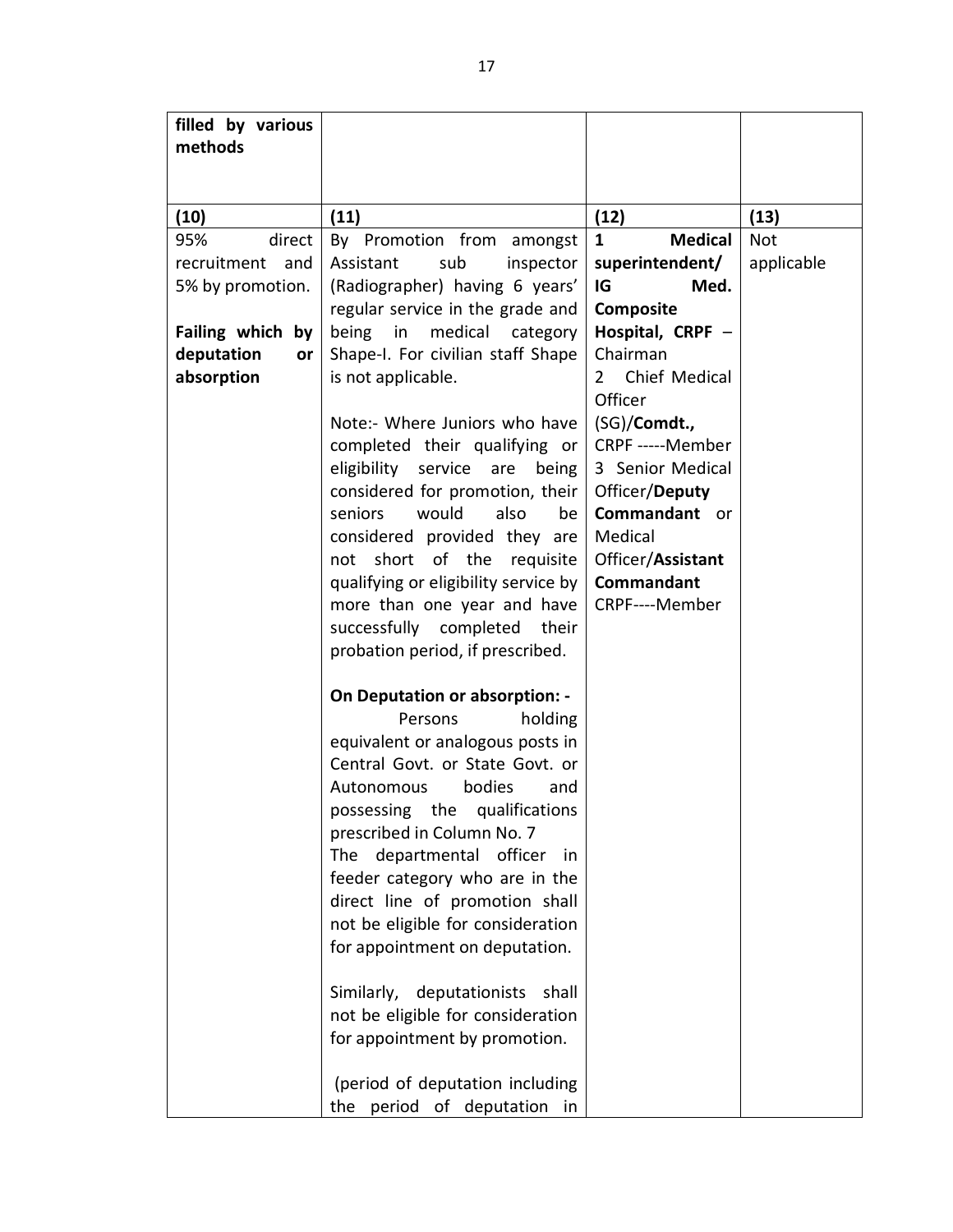|                                                                                                                                                                                                 | held<br>another ex-cadre<br>post<br>immediately preceding<br>this<br>appointment in the same or<br>some other organisation<br>or<br>department of the Central Govt,<br>shall ordinarily not exceed<br>three years) |                                                                                                                           |                                                                                                                                              |                                                                                                                                                               |
|-------------------------------------------------------------------------------------------------------------------------------------------------------------------------------------------------|--------------------------------------------------------------------------------------------------------------------------------------------------------------------------------------------------------------------|---------------------------------------------------------------------------------------------------------------------------|----------------------------------------------------------------------------------------------------------------------------------------------|---------------------------------------------------------------------------------------------------------------------------------------------------------------|
| Name of post                                                                                                                                                                                    | <b>Number of post</b>                                                                                                                                                                                              | <b>Classification</b>                                                                                                     | Level in the pay<br>matrix.                                                                                                                  | Whether<br>selection<br>or<br>non selection<br>post.                                                                                                          |
| (1)                                                                                                                                                                                             | (2)                                                                                                                                                                                                                | (3)                                                                                                                       | (4)                                                                                                                                          | (5)                                                                                                                                                           |
| 7. Sub Inspector<br>(Physiotherapist)<br>limit<br>Age<br>for<br>direct recruits                                                                                                                 | $3*(2022)$<br>$\ast$<br>Subject<br>to<br>variation<br>dependent<br>on<br>workload.<br><b>Educational</b><br>qualifications<br>direct recruits                                                                      | General<br>Central<br>Service,<br>Non-<br>Ministerial<br>Non-<br>Gazetted<br>Group 'B'<br>other<br>and<br>for<br>required | 6<br>Whether<br>age<br>and educational<br>qualifications<br>prescribed<br>for<br>direct<br>recruits<br>will apply in the<br>case of promotes | Selection.<br><b>Period</b><br>of<br>probation, if<br>any                                                                                                     |
| (6)                                                                                                                                                                                             | (7)                                                                                                                                                                                                                |                                                                                                                           | (8)                                                                                                                                          | (9)                                                                                                                                                           |
| Not applicable.                                                                                                                                                                                 | Not applicable.                                                                                                                                                                                                    |                                                                                                                           | Not applicable.                                                                                                                              | Not<br>applicable.                                                                                                                                            |
| <b>Method</b><br><b>of</b><br>recruitment:-<br>Whether<br>by<br>direct<br>recruitment or by<br>promotion or by<br>deputation<br>or<br>absorption<br>and<br>percentage of the<br>vacancies to be | case of recruitment<br>In.<br>promotion or deputation<br>absorption, grade from which<br>promotion or deputation<br>absorption to be made.                                                                         | by<br>or<br><b>or</b>                                                                                                     | If a Departmental<br><b>Promotion</b><br><b>Committee</b><br>exists, what is its<br>composition                                              | <b>Circumstanc</b><br>es in which<br><b>Union Public</b><br><b>Service</b><br><b>Commission</b><br>to<br>is<br>be<br>consulted<br>in<br>making<br>recruitment |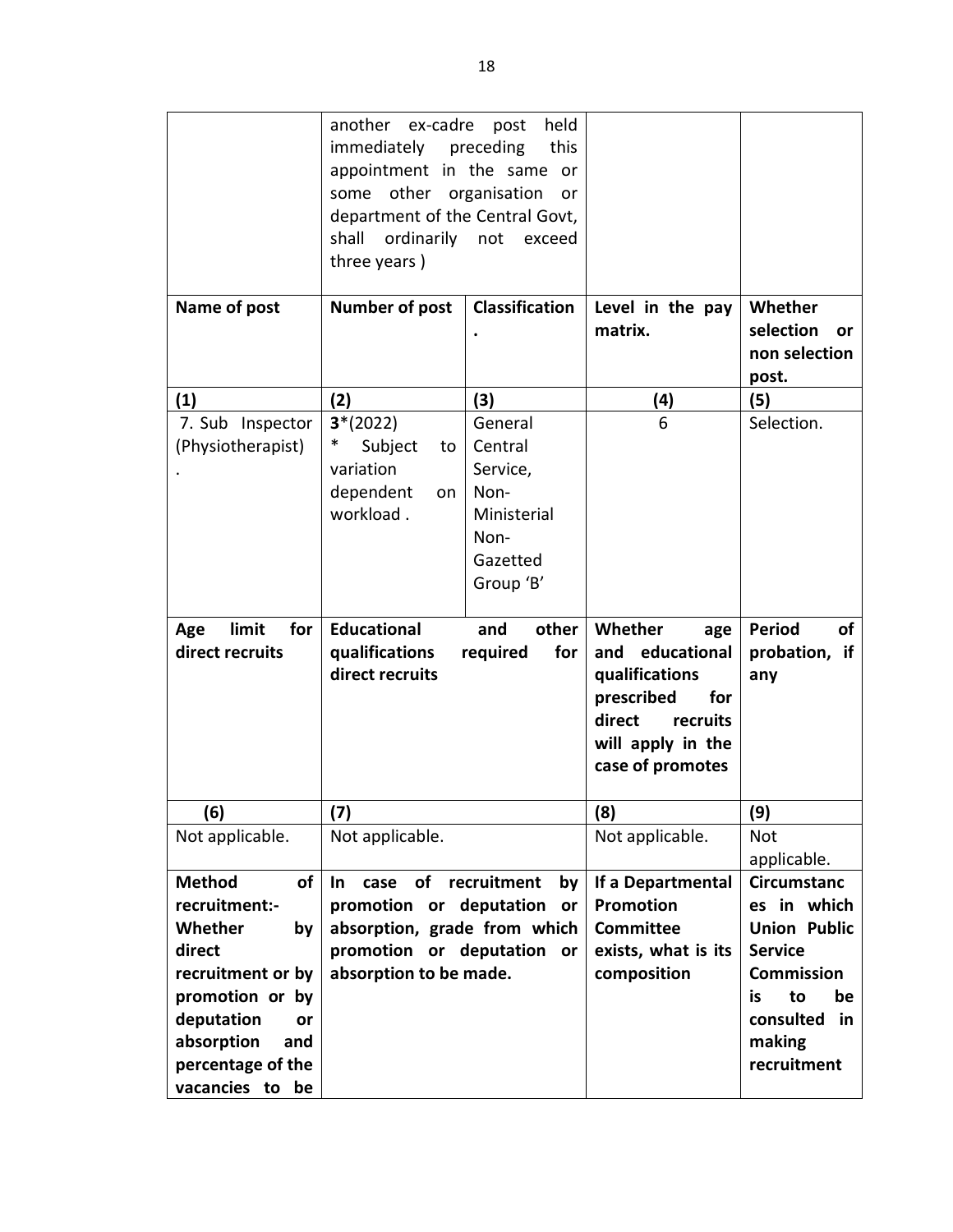| filled by various   |                                                         |                                |            |
|---------------------|---------------------------------------------------------|--------------------------------|------------|
| methods             |                                                         |                                |            |
|                     |                                                         |                                |            |
|                     |                                                         |                                |            |
| (10)                | (11)                                                    | (12)                           | (13)       |
| promotion<br>By     | Promotion: - Promotion from                             | <b>Medical</b><br>$\mathbf{1}$ | <b>Not</b> |
| failing which<br>by | ASI/Physiotherapist<br>amongst                          | superintendent/                | applicable |
| deputation.         | with 06 years regular service in                        | IG<br>Med.                     |            |
| (Including<br>short | their respective grade with the                         | Composite                      |            |
| term contract)      | CRPF.                                                   | Hospital, CRPF -               |            |
|                     |                                                         | Chairman                       |            |
|                     | Note:- Where Juniors who have                           | Chief Medical<br>$2 \square$   |            |
|                     | completed their qualifying or                           | Officer                        |            |
|                     | eligibility service<br>are<br>being                     | (SG)/Comdt.,                   |            |
|                     | considered for promotion, their                         | CRPF -----Member               |            |
|                     | seniors<br>would<br>also<br>be                          | 3 Senior Medical               |            |
|                     | considered provided they are                            | Officer/Deputy                 |            |
|                     | not short of the requisite                              | Commandant or                  |            |
|                     | qualifying or eligibility service by                    | Medical                        |            |
|                     | more than one year and have                             | Officer/Assistant              |            |
|                     | successfully completed<br>their                         | <b>Commandant</b>              |            |
|                     | probation period, if prescribed.                        | CRPF----Member                 |            |
|                     |                                                         | 4. Subedar Major               |            |
|                     | <b>On Deputation (Including short-</b>                  | (Sister in Charge)             |            |
|                     | term contract):-                                        | <b>CRPF-Member</b>             |            |
|                     | Persons holding equivalent or                           |                                |            |
|                     | analogous posts in Central Govt.                        |                                |            |
|                     | or State Govt. or Autonomous                            |                                |            |
|                     | Bodies and<br>possessing the                            |                                |            |
|                     | qualifications.                                         |                                |            |
|                     | (a). Intermediate or 10+2 with                          |                                |            |
|                     | Science<br>subject<br>as<br>a<br>or                     |                                |            |
|                     | equivalent.                                             |                                |            |
|                     | (b) Bachelor in Physiotherapy or<br>Diploma<br>3<br>in. |                                |            |
|                     | years<br>Physiotherapy<br>from<br>an                    |                                |            |
|                     | institution recognised by<br>All                        |                                |            |
|                     | Council<br>India<br>Technical                           |                                |            |
|                     | Education of any the Central or                         |                                |            |
|                     | <b>State Government.</b>                                |                                |            |
|                     |                                                         |                                |            |
|                     | The departmental Officers in the                        |                                |            |
|                     | feeder category who are in the                          |                                |            |
|                     | direct line of promotion shall                          |                                |            |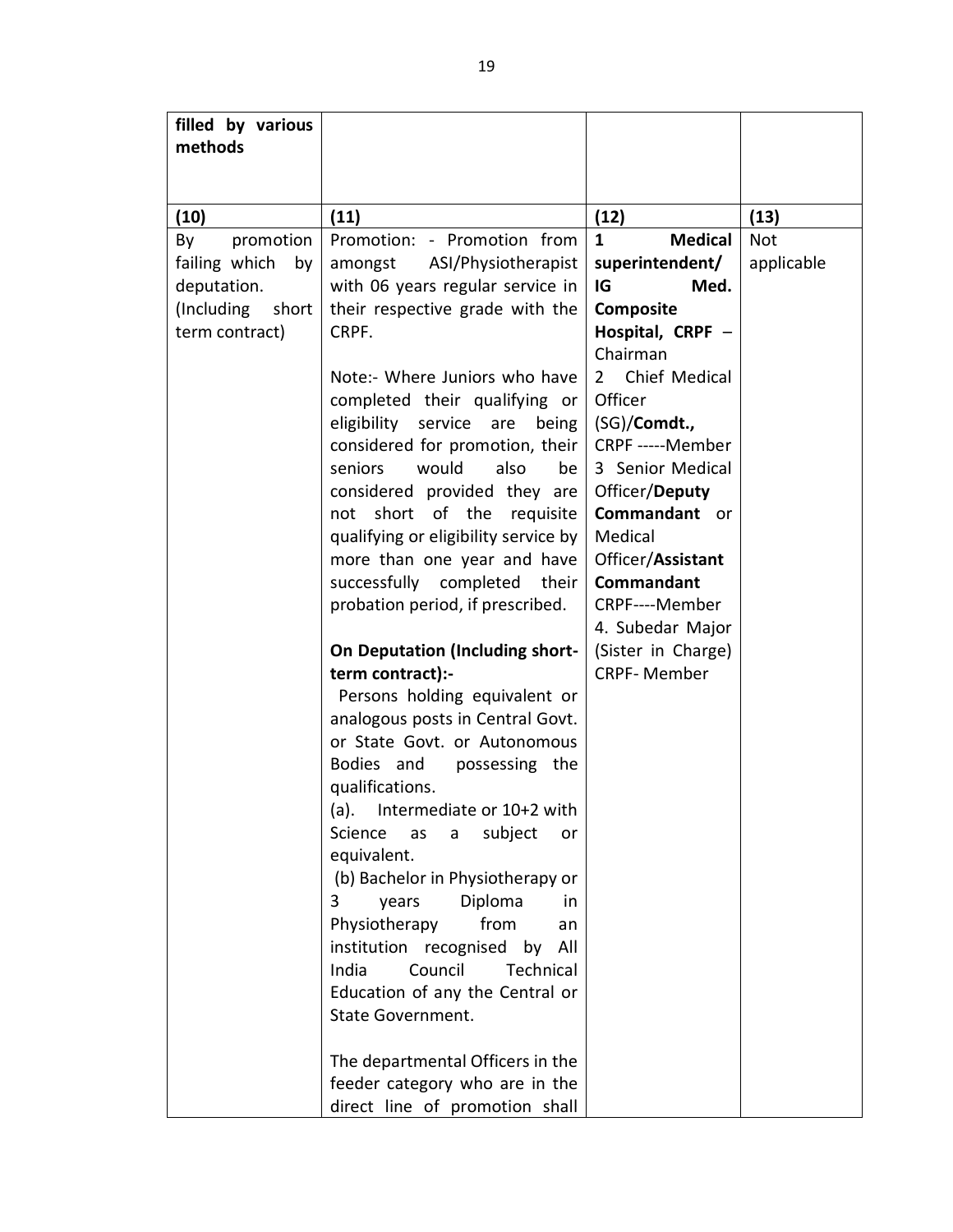|                                                                                                                                                                                                                                                                                                                      | not be eligible for consideration<br>for appointment on deputation.<br>Similarly, deputationists shall<br>not be eligible for consideration<br>for appointment by promotion.<br>(period of deputation including<br>the period of deputation in<br>another ex-cadre post<br>immediately preceding<br>appointment in the same or<br>some other organization<br>department of the Central Govt.<br>shall<br>three years) | held<br>his<br>or<br>ordinarily not exceed                                             |                                                                                                |                                                      |
|----------------------------------------------------------------------------------------------------------------------------------------------------------------------------------------------------------------------------------------------------------------------------------------------------------------------|-----------------------------------------------------------------------------------------------------------------------------------------------------------------------------------------------------------------------------------------------------------------------------------------------------------------------------------------------------------------------------------------------------------------------|----------------------------------------------------------------------------------------|------------------------------------------------------------------------------------------------|------------------------------------------------------|
| Name of post                                                                                                                                                                                                                                                                                                         | <b>Number of post</b>                                                                                                                                                                                                                                                                                                                                                                                                 | <b>Classification</b>                                                                  | Level in the pay<br>matrix.                                                                    | Whether<br>selection<br>or<br>non selection<br>post. |
| (1)                                                                                                                                                                                                                                                                                                                  | (2)                                                                                                                                                                                                                                                                                                                                                                                                                   | (3)                                                                                    | (4)<br>6                                                                                       | (5)<br>Selection.                                    |
| 8. Sub Inspector<br>(Blood<br><b>Bank</b><br>Technician)<br>$\ast$<br>The<br>non<br>combatised<br>already<br>person<br>working<br>the<br>in<br>shall<br>post<br>be<br>designated<br>as<br>blood<br>bank<br>technician<br>and<br>will draw there<br>pay in the level -<br>6 of pay matrix<br>35400<br>Rs.<br>112400/- | $4*(2022)$<br>$\ast$<br>Subject<br>to<br>variation<br>dependent<br>on<br>workload.                                                                                                                                                                                                                                                                                                                                    | General<br>Central<br>Service,<br>Non-<br>Ministerial<br>Non-<br>Gazetted<br>Group 'B' |                                                                                                |                                                      |
| limit<br>for<br>Age<br>direct recruits                                                                                                                                                                                                                                                                               | <b>Educational</b><br>qualifications<br>direct recruits                                                                                                                                                                                                                                                                                                                                                               | and<br>other  <br>for<br>required                                                      | Whether<br>age<br>and educational<br>qualifications<br>prescribed<br>for<br>direct<br>recruits | <b>Period</b><br>of<br>probation, if<br>any          |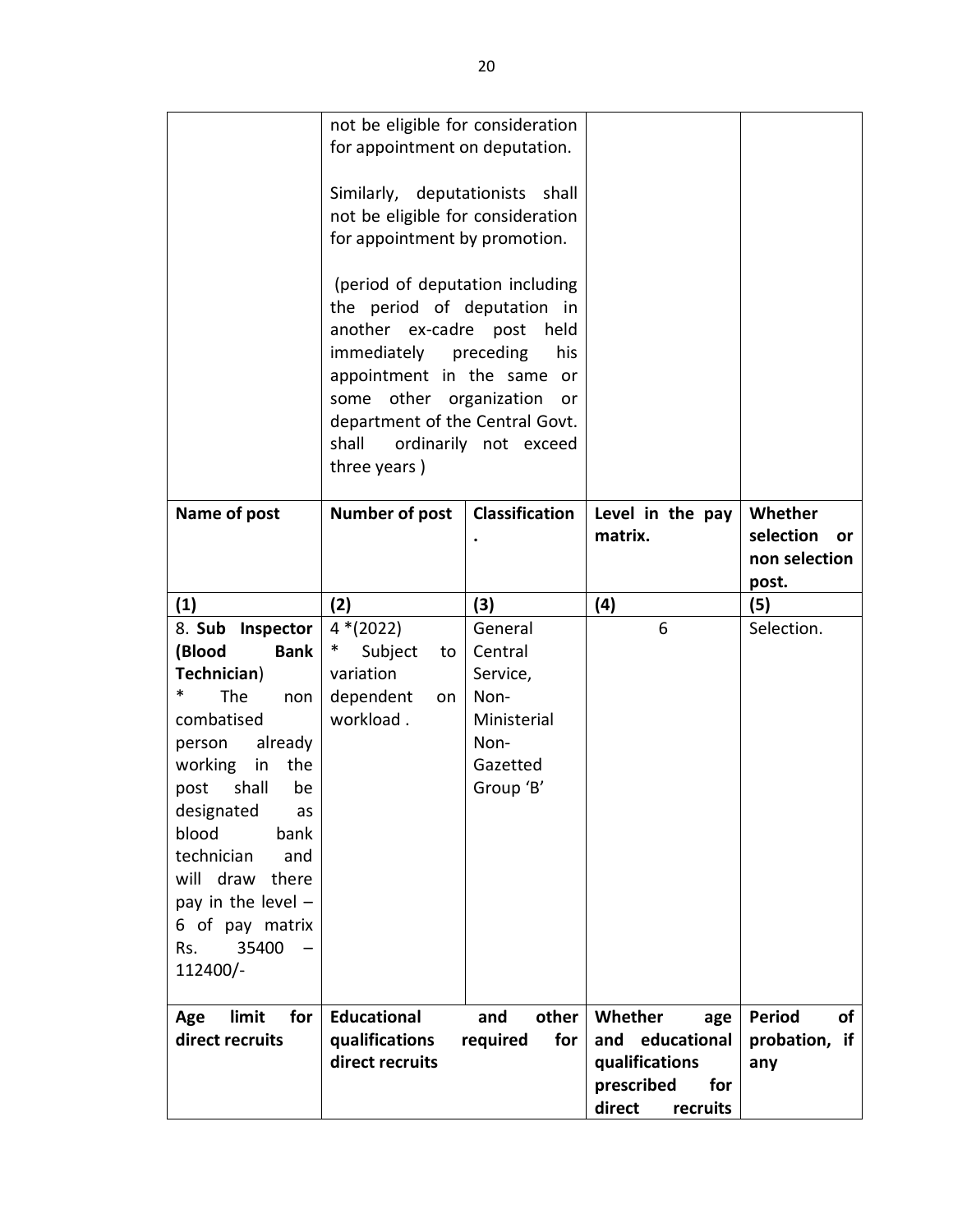|                            |                                      | will apply in the              |                     |
|----------------------------|--------------------------------------|--------------------------------|---------------------|
|                            |                                      | case of promotes               |                     |
| (6)                        | (7)                                  | (8)                            | (9)                 |
| Not applicable.            | Not applicable.                      | Not applicable.                | Two years.          |
| <b>Method</b><br><b>of</b> | case of recruitment<br>In.<br>by     | If a Departmental              | <b>Circumstanc</b>  |
| recruitment:-              | promotion or deputation<br>or        | <b>Promotion</b>               | es in which         |
| Whether<br>by              | absorption, grade from which         | <b>Committee</b>               | <b>Union Public</b> |
| direct                     | promotion or deputation or           | exists, what is its            | <b>Service</b>      |
| recruitment or by          | absorption to be made.               | composition                    | <b>Commission</b>   |
| promotion or by            |                                      |                                | to<br>be<br>is.     |
| deputation<br>or           |                                      |                                | consulted<br>in     |
| absorption<br>and          |                                      |                                | making              |
| percentage of the          |                                      |                                | recruitment         |
| vacancies to be            |                                      |                                |                     |
| filled by various          |                                      |                                |                     |
| methods                    |                                      |                                |                     |
|                            |                                      |                                |                     |
|                            |                                      |                                |                     |
| (10)                       | (11)                                 | (12)                           | (13)                |
| promotion<br>By            | Promotion<br>Promotion:              | $\mathbf{1}$<br><b>Medical</b> | <b>Not</b>          |
| failing which by           | amongst<br>ASI/Laboratory            | superintendent/                | applicable          |
| deputation.                | Technician<br>both<br>Non-           | IG<br>Med.                     |                     |
| (Including<br>short        | Combatised<br>and<br>combatised      | Composite                      |                     |
| term contract)             | having 6 years regular service in    | Hospital, CRPF -               |                     |
|                            | their respective grade in the        | Chairman                       |                     |
|                            | grade<br>of<br>ASI/Laboratory        | 2 Chief Medical                |                     |
|                            | Technician.                          | Officer                        |                     |
|                            |                                      | (SG)/Comdt.,                   |                     |
|                            | Note:- Where Juniors who have        | CRPF -----Member               |                     |
|                            | completed their qualifying or        | 3 Senior Medical               |                     |
|                            | eligibility service are being        | Officer/Deputy                 |                     |
|                            | considered for promotion, their      | Commandant or                  |                     |
|                            | seniors<br>would<br>also<br>be       | Medical                        |                     |
|                            | considered provided they are         | Officer/Assistant              |                     |
|                            | not short of the<br>requisite        | <b>Commandant</b>              |                     |
|                            | qualifying or eligibility service by | CRPF----Member                 |                     |
|                            | more than one year and have          |                                |                     |
|                            | successfully completed<br>their      |                                |                     |
|                            | probation period, if prescribed.     |                                |                     |
|                            | On Deputation (Including short       |                                |                     |
|                            | term contract):-                     |                                |                     |
|                            | Persons holding equivalent or        |                                |                     |
|                            | analogous posts in Central Govt.     |                                |                     |